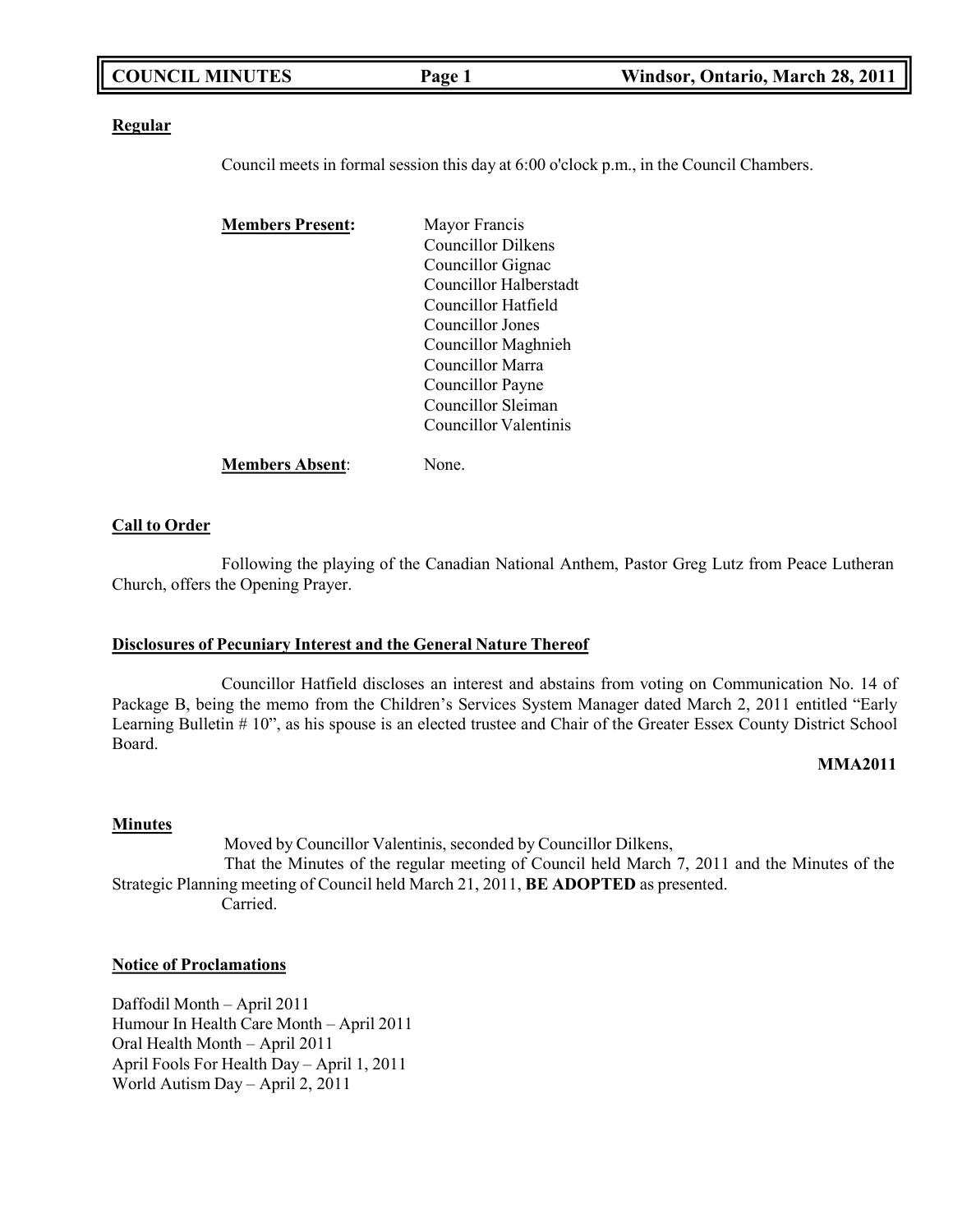## **COUNCIL MINUTES Page 2 March 28, 2011**

### **Committee of the Whole**

Moved by Councillor Gignac, seconded by Councillor Halberstadt,

That Council do now rise and move into Committee of the Whole with the Mayor presiding for the purpose of dealing with:

- (a) communication items;
- (b) consent agenda;
- (c) hearing requests for deferrals or referrals of any items of business;
- (d) hearing presentations and delegations;
- (e) consideration of business items;
- (f) consideration of Committee reports:
	- (i) **Report of Special In-Camera Meeting or other Committee as may be held prior to Council** (if scheduled); and
	- (ii) **Report No. 50 of the Windsor-Essex County Environment Committee** of its meeting held January 6, 2011; and
	- (iii) **Report No. 51 of the Windsor-Essex County Environment Committee** of its meeting held February 3, 2011; and
	- (iv) **Report No. 53 of the Windsor-Essex County Environment Committee** of its meeting held February 3, 2011; and
	- (v) **Report No. 139 of the Windsor Licensing Commission** of its meeting held November 16, 2010;

(g) consideration of by-laws 51-2011 through 70-2011 (inclusive).

Carried.

### **Communications**

Moved by Councillor Hatfield, seconded by Councillor Jones,

**M74–2011** That the following Communication Package A numbered 1 to 18, 20 to 21and 23 and Package B numbered 1 to 3 and 5 to 30 as set forth in the Council Agenda **BE REFERRED** as noted: except Communication No. 19 and Communication No. 22 of Package A and Communication No. 4 of Package B which are dealt with as follows; and the Minutes of the Transit Windsor Board of Directors meeting held February 23, 2011 and the Minutes of the Windsor Chartabus Inc. meeting held February 23, 2011 **BE ADOPTED** as presented:

### **Communication No. 19 [Package A]**

Moved by Councillor Halberstadt, seconded by Councillor Jones,

**M75-2011** That the correspondence dated March 15, 2011 from the CAA South Central Ontario, pertaining to the "CAA South Central Ontario and OGRA proposal to have H.S.T. gas tax revenue dedicated to transportation infrastructure and maintenance" **BE ENDORSED**.

Carried.

### **GP2011**

√√*SV*

### **Communication No. 22 [Package A]**

Moved by Councillor Hatfield, seconded by Councillor Maghnieh, **M76-2011** That the City of Windsor **WAIVE** the arena rental fees for Rose City Gymnastics **in support** of the Women's Provincial Championships which will be held April 15-19, 2011, √and further, that funds **BE RECOVERED** from the Budget Stabilization Review.√

Carried.

#### **APR2011**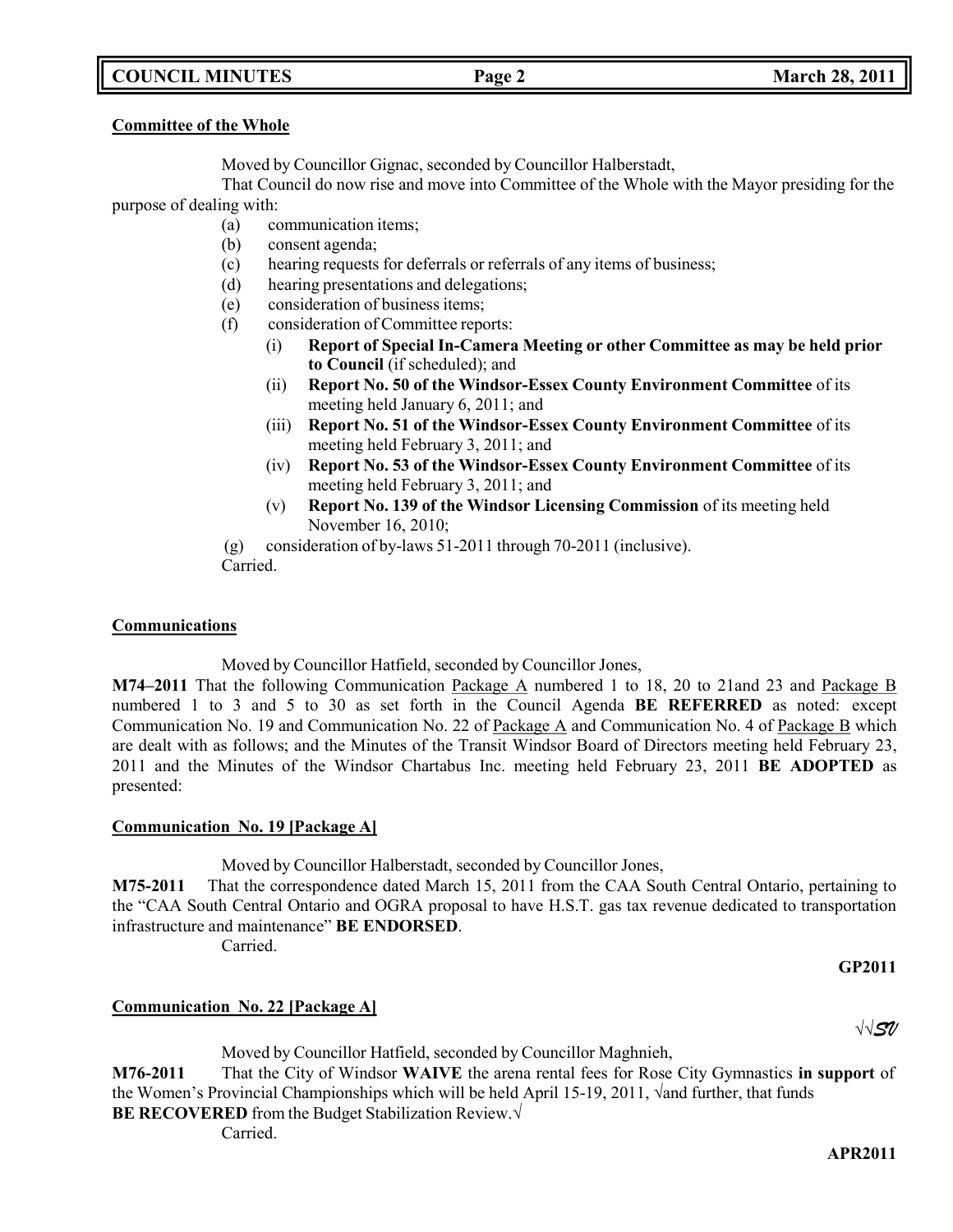## **COUNCIL MINUTES Page 3 March 28, 2011**

## **Communication No. 4 (Package B)**

Moved by Councillor Gignac, seconded by Councillor Dilkens,

**M77-2011** That the City of Windsor **PROCEED** with the application to FCM International pertaining to Canadian municipalities implementation of local economic development projects in Mali, Vietnam, and Bolivia. Carried.

## **GM2011**

| Package A      |                                              |                                                                                                              |  |  |
|----------------|----------------------------------------------|--------------------------------------------------------------------------------------------------------------|--|--|
| <b>Item</b>    | <b>From</b>                                  | <b>Description</b>                                                                                           |  |  |
|                |                                              | Proposed Habitat Regulation under the <i>Endangered Species Act</i> , 2007 for<br>Eastern Flowering Dogwood. |  |  |
| $\mathbf{1}$   | Ministry of Natural                          | <b>City Engineer</b>                                                                                         |  |  |
|                | Resources                                    | <b>Executive Director of Parks &amp; Facilities</b>                                                          |  |  |
|                |                                              | Note & File<br><b>GP2011</b>                                                                                 |  |  |
|                |                                              | Congratulations to the Corporation of The City of Windsor on completing                                      |  |  |
|                | Ministry of Community                        | all of the mandatory emergency management activities required under the                                      |  |  |
| $\overline{2}$ | Safety and Correctional                      | Emergency Management and Civil Protection Act (EMCPA) for 2010.<br><b>Fire Chief</b>                         |  |  |
|                | Services                                     | Note & File                                                                                                  |  |  |
|                |                                              | <b>GM2011</b>                                                                                                |  |  |
|                |                                              | The Future of Segways in Ontario.                                                                            |  |  |
|                | Ministry of                                  | <b>Executive Director of Operations</b>                                                                      |  |  |
| 3              | Transportation                               | <b>Chief of Police</b>                                                                                       |  |  |
|                |                                              | Note & File                                                                                                  |  |  |
|                |                                              | <b>ST2011</b>                                                                                                |  |  |
|                | Minister of Citizenship<br>and Immigration   | Nominations for the Newcomer Champion Awards are being accepted.<br>Deadline is April 29, 2011.              |  |  |
| $\overline{4}$ |                                              | Note & File                                                                                                  |  |  |
|                |                                              | <b>MMF2011</b>                                                                                               |  |  |
|                |                                              | Correspondence regarding who municipal staff can contact regarding                                           |  |  |
|                | Ministry of Municipal<br>Affairs and Housing | concerns about their possible past exposure to 2, 4, 5-T herbicide related                                   |  |  |
| 5              |                                              | illnesses.                                                                                                   |  |  |
|                |                                              | <b>Executive Director of Parks &amp; Facilities</b>                                                          |  |  |
|                |                                              | <b>Executive Director of Human Resources</b><br><b>GM2011</b>                                                |  |  |
|                |                                              | Appointment of Area and Municipal Weed Inspectors 2011.                                                      |  |  |
| 6              | Ministry of Agriculture,                     | <b>Executive Director of Parks &amp; Facilities</b>                                                          |  |  |
|                | Food and Rural Affairs                       | Note & File                                                                                                  |  |  |
|                |                                              | <b>SB2011</b>                                                                                                |  |  |
|                |                                              | Essential of Municipal Fire Protection - A decision makers' guide                                            |  |  |
|                |                                              | seminar to be held Wednesday, April 20, 2011 at the Vollmer Culture<br>and Recreation complex.               |  |  |
| 7              | Ministry of Community                        | <b>Fire Chief</b>                                                                                            |  |  |
|                | Safety and Correctional                      | <b>City Solicitor</b>                                                                                        |  |  |
|                | Services                                     | Note & File                                                                                                  |  |  |
|                |                                              | <b>AFB/10824</b>                                                                                             |  |  |
|                |                                              | <b>SF2011</b>                                                                                                |  |  |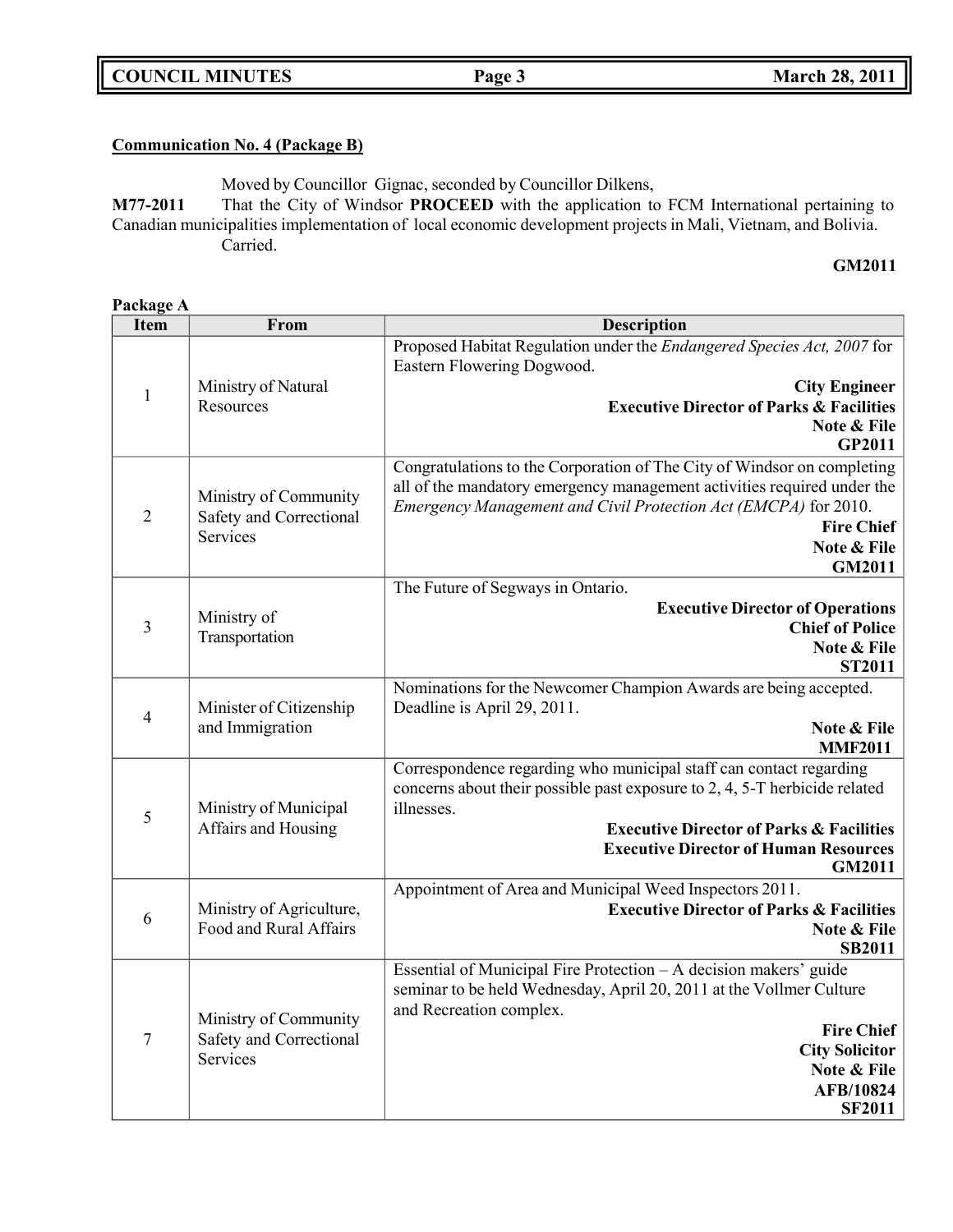**COUNCIL MINUTES Page 4 March 28, 2011**

| 8  | Ministry of the                                | "Taking Care of Your Drinking Water: A Guide for Members of<br>Municipal Councils" (previously distributed).<br><b>Executive Director of Operations</b> |
|----|------------------------------------------------|---------------------------------------------------------------------------------------------------------------------------------------------------------|
|    | Environment                                    | Note & File<br>EI2011                                                                                                                                   |
|    |                                                | Certificate of Approval Municipal and Private Sewage Works - that                                                                                       |
|    | Ministry of the                                | storm and sanitary sewers be constructed on Esdras Avenue.                                                                                              |
| 9  | Environment                                    | <b>City Engineer</b>                                                                                                                                    |
|    |                                                | Note & File<br><b>SW2011</b>                                                                                                                            |
|    |                                                | Amended Certificate of Approval Municipal and Private Sewage Works                                                                                      |
|    |                                                | - that storm relief sewers, pumping station and appurtenances to be                                                                                     |
| 10 | Ministry of the                                | constructed on Peter and Chappell Streets.                                                                                                              |
|    | Environment                                    | <b>City Engineer</b>                                                                                                                                    |
|    |                                                | Note & File                                                                                                                                             |
|    |                                                | <b>SW2011</b>                                                                                                                                           |
|    | Minister Responsible for                       | Invitation to Mayor & Members of Council to participate in the 2011<br>Senior of the Year Award.                                                        |
| 11 | Seniors                                        | Note & File                                                                                                                                             |
|    |                                                | <b>GP2011</b>                                                                                                                                           |
|    |                                                | Infrastructure Stimulus Fund (ISF) Program in Ontario one-time deadline                                                                                 |
|    |                                                | extension until October 31, 2011.                                                                                                                       |
|    | Canada Ontario                                 | Chief Financial Officer & City Treasurer                                                                                                                |
| 12 | <b>Infrastructure Secretariat</b>              | <b>City Engineer</b><br><b>City Solicitor</b>                                                                                                           |
|    |                                                | Note & File                                                                                                                                             |
|    |                                                | AFB/10824                                                                                                                                               |
|    |                                                | AMO's 2011 Federal Gas Tax Award Application Now Available.                                                                                             |
|    | Association of                                 | <b>City Engineer</b>                                                                                                                                    |
| 13 | Municipalities of Ontario                      | <b>Chief Financial Officer &amp; City Treasurer</b>                                                                                                     |
|    | (AMO)                                          | <b>General Manager, Transit Windsor</b><br>Note & File                                                                                                  |
|    |                                                | <b>MMA2011</b>                                                                                                                                          |
|    |                                                | AMO Response to the Proposed Integrated Accessibility Regulation                                                                                        |
|    |                                                | under the Accessibility for Ontarians with Disabilities Act, 2005.                                                                                      |
|    |                                                | Diversity & Accessibility Officer                                                                                                                       |
| 14 | Association of                                 | <b>Customer Service Coordinator</b>                                                                                                                     |
|    | Municipalities of Ontario<br>(AMO)             | <b>Marketing &amp; Communications Officer</b><br><b>Senior Manager of Communications &amp; Customer Service</b>                                         |
|    |                                                | <b>General Manager, Transit Windsor</b>                                                                                                                 |
|    |                                                | Note & File                                                                                                                                             |
|    |                                                | <b>MMA2011</b>                                                                                                                                          |
|    |                                                | Federation of Canadian Municipalities (FCM) protecting municipal rights                                                                                 |
| 15 | Federation of Canadian<br>Municipalities (FCM) | in the Comprehensive Economic and Trade Agreement (CETA).<br>Note & File                                                                                |
|    |                                                | <b>MMF2011</b>                                                                                                                                          |
|    |                                                | Acknowledgement of receipt of Notice of Arbitration and a Statement of                                                                                  |
|    |                                                | Claim concerning property located at 2545 Howard Avenue.                                                                                                |
| 16 | Ontario Municipal Board<br>(OMB)               | <b>City Planner</b>                                                                                                                                     |
|    |                                                | <b>City Solicitor</b>                                                                                                                                   |
|    |                                                | Note & File                                                                                                                                             |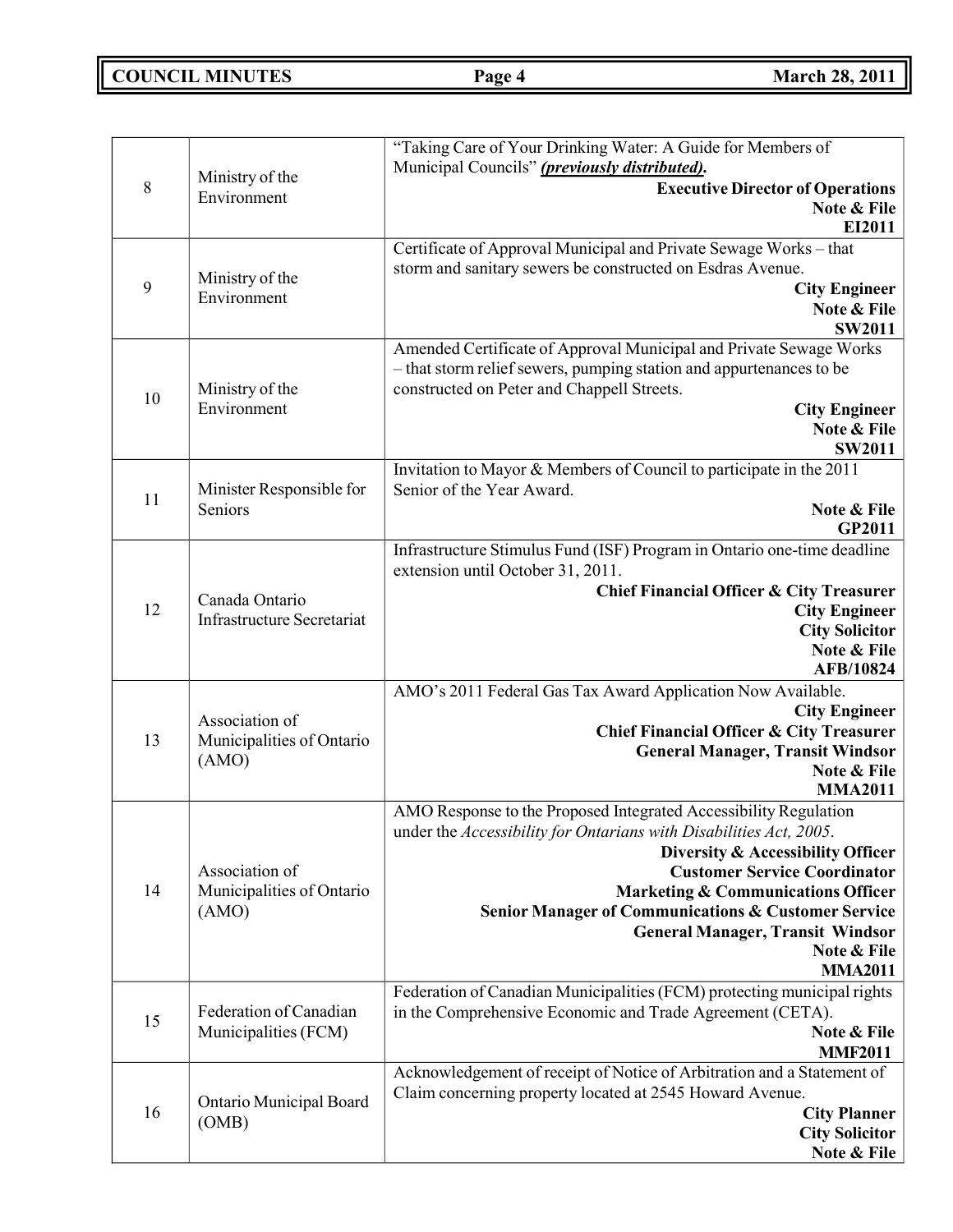**COUNCIL MINUTES Page 5 March 28, 2011**

|    |                                                  | ZS/10379                                                                 |
|----|--------------------------------------------------|--------------------------------------------------------------------------|
|    |                                                  | Invitation to become a member of the Town and Gown Association of        |
|    | Town and Gown                                    | Ontario.                                                                 |
| 17 | Association of Ontario                           | <b>Chief Building Official</b>                                           |
|    | (TGAO)                                           | <b>Town &amp; Gown Advisory Committee</b>                                |
|    |                                                  | Note & File                                                              |
|    |                                                  | <b>APR2011</b>                                                           |
|    |                                                  | Invitation to participate in upcoming Citizen Satisfaction syndicated    |
| 18 | Ipsos Reid                                       | study.<br><b>Senior Manager of Communications &amp; Customer Service</b> |
|    |                                                  | Note & File                                                              |
|    |                                                  | <b>APR2011</b>                                                           |
|    |                                                  | CAA South Central Ontario and OGRA proposal to have H.S.T. gas tax       |
|    |                                                  | revenue dedicated to transportation infrastructure and maintenance.      |
|    | <b>CAA South Central</b>                         | <b>COUNCIL DIRECTION REQUESTED</b>                                       |
| 19 | Ontario<br><b>Ontario Good Roads</b>             | <b>City Engineer</b>                                                     |
|    | Association (OGRA)                               | <b>General Manager, Transit Windsor</b>                                  |
|    |                                                  | Note & File                                                              |
|    |                                                  | GP2011                                                                   |
|    |                                                  | 8th Annual Ronald McDonald House Bowl-A-Thon to be held on Sunday,       |
| 20 | Ronald McDonald House<br>of Southwestern Ontario | June 12, 2011 at Rosebowl Lanes.                                         |
|    |                                                  | Note & File<br>MH/10524                                                  |
|    |                                                  | Corporate Sponsorship or Donation Request for "A Tribute to Frank and    |
|    |                                                  | Alice Sheehan" fundraiser to be held on May 13, 2011.                    |
|    | IRIS Residential Inns and                        | <b>Chief Financial Officer &amp; City Treasurer</b>                      |
| 21 | Services                                         | <b>COUNCIL DIRECTION REQUESTED</b>                                       |
|    |                                                  | Note & File                                                              |
|    |                                                  | <b>APR2011</b>                                                           |
|    |                                                  | Request for sponsorship for The Women's Provincial Championships to      |
|    |                                                  | be held April 15-19, 2011.                                               |
|    |                                                  | <b>Chief Financial Officer &amp; City Treasurer</b>                      |
| 22 | Rose City Gymnastics                             | <b>Executive Director Recreation</b>                                     |
|    |                                                  | <b>COUNCIL DIRECTION REQUESTED</b>                                       |
|    |                                                  | Note & File<br><b>APR2011</b>                                            |
|    |                                                  | Notification of Intent to Use Non-potable Groundwater Standards          |
| 23 |                                                  | Proposed Southwest Detention Centre, Concession 8 Road, Windsor,         |
|    |                                                  | Ontario.                                                                 |
|    | <b>SPL</b> Beatty                                | <b>City Engineer</b>                                                     |
|    |                                                  | Note & File                                                              |
|    |                                                  | SP/10230                                                                 |

| Package B |                           |                                |                   |
|-----------|---------------------------|--------------------------------|-------------------|
|           | Association of            | Emerging Fire Services Issues. |                   |
|           | Municipalities of Ontario |                                | <b>Fire Chief</b> |
|           | (AMO)                     |                                | Note & File       |
|           |                           |                                |                   |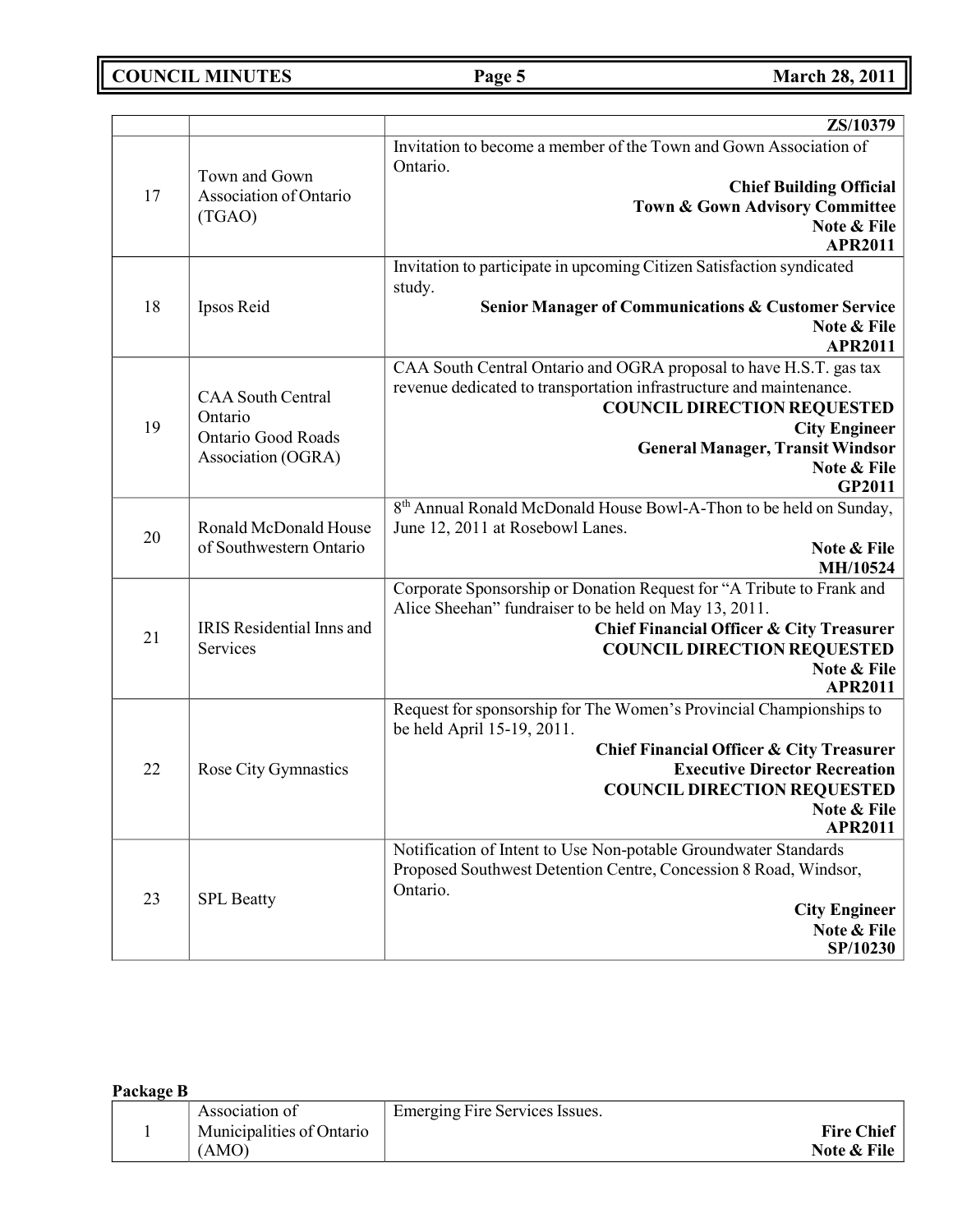# **COUNCIL MINUTES Page 6 March 28, 2011**

|                |                                                      | <b>SF2011</b>                                                                                                                                                                                                                                          |
|----------------|------------------------------------------------------|--------------------------------------------------------------------------------------------------------------------------------------------------------------------------------------------------------------------------------------------------------|
|                |                                                      | Government Follows through on 2009 Reconciliation.                                                                                                                                                                                                     |
| $\overline{2}$ | Association of<br>Municipalities of Ontario<br>(AMO) | <b>Chief Financial Officer &amp; City Treasurer</b><br><b>Chief Administrative Officer</b><br><b>Community Development &amp; Health Commissioner</b><br><b>Executive Director of Employment &amp; Social Services</b><br>Note & File<br><b>MMA2011</b> |
| 3              | Association of<br>Municipalities of Ontario<br>(AMO) | The 2011 Federal Budget Tabled.<br><b>Chief Financial Officer &amp; City Treasurer</b><br><b>City Engineer</b><br><b>Fire Chief</b><br><b>General Manager, Transit Windsor</b><br>Note & File<br><b>MMA2011</b>                                        |
| $\overline{4}$ | Federation of Canadian<br>Municipalities (FCM)       | Volunteer Municipalities needed internationally to implement local<br>economic development projects in Mali, Vietnam, and Bolivia.<br><b>City Engineer</b><br><b>City Planner</b><br><b>City Solicitor</b><br>Note & File<br><b>GM2011</b>             |
| 5              | Federation of Canadian<br>Municipalities (FCM)       | President's statement on Federal budget.<br><b>Chief Financial Officer &amp; City Treasurer</b><br>Note & File<br><b>MMF2011</b>                                                                                                                       |
| 6              | Essex-Windsor Solid<br>Waste Authority<br>(EWSWA)    | Essex-Windsor Solid Waste Authority Business Review.<br><b>City Engineer</b><br>Note & File<br>EI2011                                                                                                                                                  |
| 7              | Canadian Urban Transit<br>Association (CUTA)         | News release regarding 2011 Federal budget.<br><b>General Manager, Transit Windsor</b><br><b>Chief Financial Officer &amp; City Treasurer</b><br>Note & File<br><b>MT2011</b>                                                                          |
| 8              | Canadian Housing<br>Renewal Association              | Affordable Housing Absent from Federal Budget.<br><b>Executive Director of Housing &amp; Children's Services</b><br><b>Chief Financial Officer &amp; City Treasurer</b><br>Note & File<br><b>GH2011</b>                                                |
| 9              | Southwest Economic<br>Alliance (SWEA)                | Federal Budget 2011 Features Support for Economic Transformation of<br>Southwestern Ontario.<br><b>Chief Financial Officer &amp; City Treasurer</b><br><b>Executive Director of Information Technology</b><br>Note & File<br><b>GF2011</b>             |
| 10             | The Windsor Regiment<br>Association                  | Request for sponsorship for 75 <sup>th</sup> Anniversary Re-union to be held<br>October 2011.<br><b>COUNCIL DIRECTION REQUESTED</b><br><b>Chief Financial Officer &amp; City Treasurer</b><br>Note & File                                              |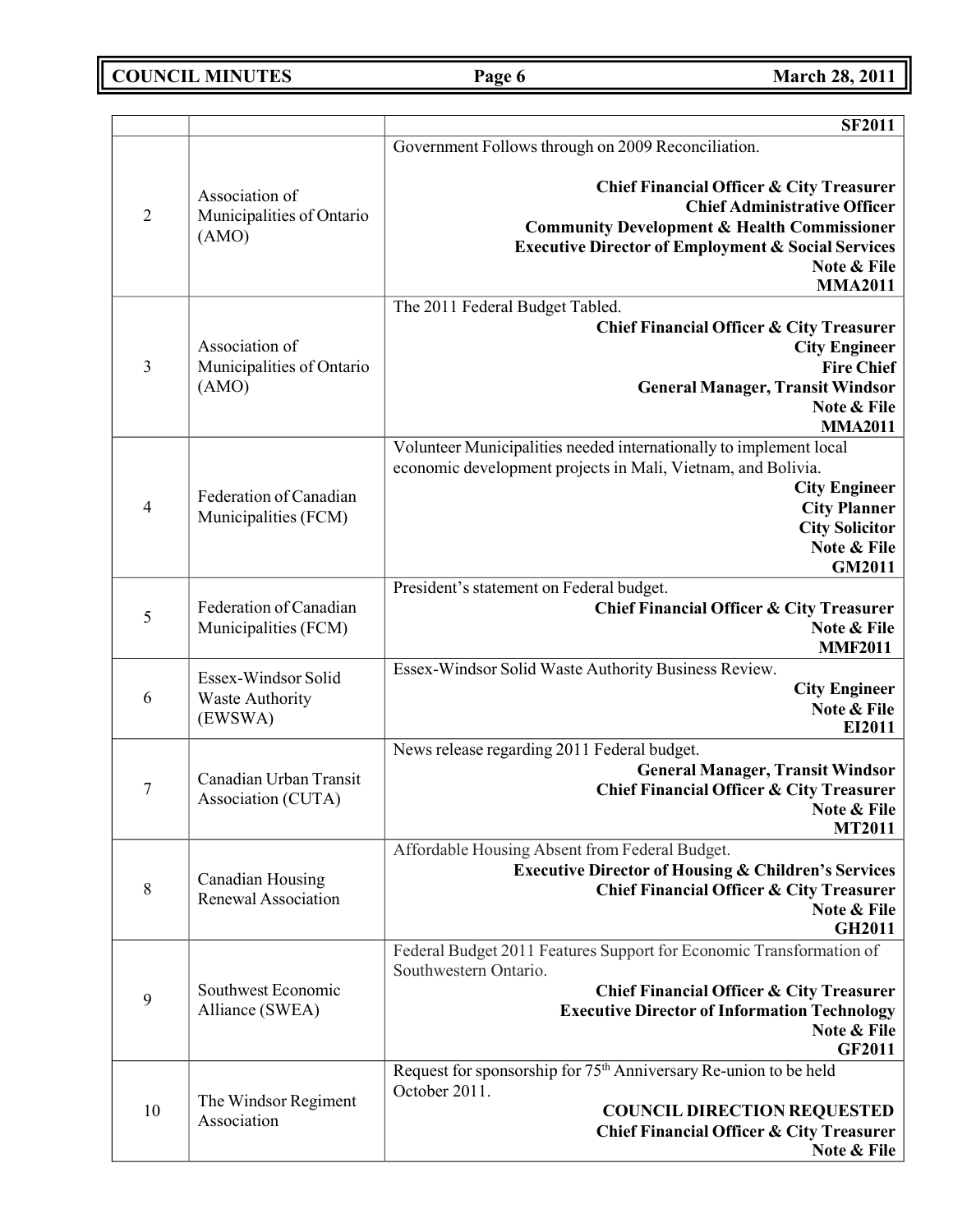**COUNCIL MINUTES Page 7 March 28, 2011**

| Request for sponsorship to help with youth living in impoverished areas<br>surrounding the Cape Town, South Africa.<br><b>COUNCIL DIRECTION REQUESTED</b><br>University of Windsor<br>11<br>Golden Outreach Project<br><b>Chief Financial Officer &amp; City Treasurer</b><br>Note & File<br><b>MB2011</b><br>Letter to Minister of Community & Social Services acknowledging the<br>additional funding that the City of Windsor has received for the delivery<br>of Ontario Works.<br>12<br>Mayor's Office<br><b>Community Development &amp; Health Commissioner</b><br>Note & File<br><b>SS2011</b><br>Response to letter dated February 15, 2011 (previously distributed)<br>requesting Essex County Council support said resolution.<br>Corporation of the<br>13<br>County of Essex<br>Note & File<br>GF/10922<br>Early Learning Bulletin #10 showing schools which will have Full Day<br>City of Windsor, Housing<br>Kindergarten as of September 2012.<br>14<br>& Children's Services<br>Note & File<br>SS/8881<br>2010 Annual Report - Building Permit Fee Reserve Fund.<br>15<br>City Solicitor<br>Note & File<br><b>SB2011</b><br>Litigation pertaining to Parking Garage at 275 Pitt Street West.<br>16<br>City Solicitor<br>Note & File<br>AL2011<br>Ministry of Labour Orders issued regarding Leamington Ontario Works<br>Site.<br>17<br>City Clerk<br>Note & File<br><b>SS2011</b><br>PC Maintenance/Support Transfer for 2010 Related Expenses.<br>Chief Financial Officer &<br>18<br>Note & File<br><b>City Treasurer</b><br><b>AE2011</b><br>Pay As You Go Transfer (PAYG) For Eligible 2010 Computer<br>Chief Financial Officer &<br><b>Equipment Related Expenses.</b><br>19<br><b>City Treasurer</b><br>Note & File<br><b>AE2011</b><br>Application of 1128686 Ontario Limited for Site Plan approval to permit<br>a major commercial centre located at 3869/3873 Walker Road.<br>20<br>Manager of Urban Design<br>Note & File<br>ZS/11006<br>Application of CS Wind Canada Inc. for Site Plan approval to permit an<br>addition of second industrial building, additional asphalt work, and<br>21<br>Manager of Urban Design<br>outdoor storage yard located at 9355 Anchor Drive.<br>Note & File<br>ZS/11007<br>Application of 1635626 Ontario Limited for Site Plan approval to permit<br>expanded Toybox Daycare Operations located at 2540-2544-2548<br>22<br>Manager of Urban Design<br>McDougall.<br>Note & File<br>ZS/11008 |  | <b>MB2011</b> |
|---------------------------------------------------------------------------------------------------------------------------------------------------------------------------------------------------------------------------------------------------------------------------------------------------------------------------------------------------------------------------------------------------------------------------------------------------------------------------------------------------------------------------------------------------------------------------------------------------------------------------------------------------------------------------------------------------------------------------------------------------------------------------------------------------------------------------------------------------------------------------------------------------------------------------------------------------------------------------------------------------------------------------------------------------------------------------------------------------------------------------------------------------------------------------------------------------------------------------------------------------------------------------------------------------------------------------------------------------------------------------------------------------------------------------------------------------------------------------------------------------------------------------------------------------------------------------------------------------------------------------------------------------------------------------------------------------------------------------------------------------------------------------------------------------------------------------------------------------------------------------------------------------------------------------------------------------------------------------------------------------------------------------------------------------------------------------------------------------------------------------------------------------------------------------------------------------------------------------------------------------------------------------------------------------------------------------------------------------------------------------------------------------------------------------------------------------------|--|---------------|
|                                                                                                                                                                                                                                                                                                                                                                                                                                                                                                                                                                                                                                                                                                                                                                                                                                                                                                                                                                                                                                                                                                                                                                                                                                                                                                                                                                                                                                                                                                                                                                                                                                                                                                                                                                                                                                                                                                                                                                                                                                                                                                                                                                                                                                                                                                                                                                                                                                                         |  |               |
|                                                                                                                                                                                                                                                                                                                                                                                                                                                                                                                                                                                                                                                                                                                                                                                                                                                                                                                                                                                                                                                                                                                                                                                                                                                                                                                                                                                                                                                                                                                                                                                                                                                                                                                                                                                                                                                                                                                                                                                                                                                                                                                                                                                                                                                                                                                                                                                                                                                         |  |               |
|                                                                                                                                                                                                                                                                                                                                                                                                                                                                                                                                                                                                                                                                                                                                                                                                                                                                                                                                                                                                                                                                                                                                                                                                                                                                                                                                                                                                                                                                                                                                                                                                                                                                                                                                                                                                                                                                                                                                                                                                                                                                                                                                                                                                                                                                                                                                                                                                                                                         |  |               |
|                                                                                                                                                                                                                                                                                                                                                                                                                                                                                                                                                                                                                                                                                                                                                                                                                                                                                                                                                                                                                                                                                                                                                                                                                                                                                                                                                                                                                                                                                                                                                                                                                                                                                                                                                                                                                                                                                                                                                                                                                                                                                                                                                                                                                                                                                                                                                                                                                                                         |  |               |
|                                                                                                                                                                                                                                                                                                                                                                                                                                                                                                                                                                                                                                                                                                                                                                                                                                                                                                                                                                                                                                                                                                                                                                                                                                                                                                                                                                                                                                                                                                                                                                                                                                                                                                                                                                                                                                                                                                                                                                                                                                                                                                                                                                                                                                                                                                                                                                                                                                                         |  |               |
|                                                                                                                                                                                                                                                                                                                                                                                                                                                                                                                                                                                                                                                                                                                                                                                                                                                                                                                                                                                                                                                                                                                                                                                                                                                                                                                                                                                                                                                                                                                                                                                                                                                                                                                                                                                                                                                                                                                                                                                                                                                                                                                                                                                                                                                                                                                                                                                                                                                         |  |               |
|                                                                                                                                                                                                                                                                                                                                                                                                                                                                                                                                                                                                                                                                                                                                                                                                                                                                                                                                                                                                                                                                                                                                                                                                                                                                                                                                                                                                                                                                                                                                                                                                                                                                                                                                                                                                                                                                                                                                                                                                                                                                                                                                                                                                                                                                                                                                                                                                                                                         |  |               |
|                                                                                                                                                                                                                                                                                                                                                                                                                                                                                                                                                                                                                                                                                                                                                                                                                                                                                                                                                                                                                                                                                                                                                                                                                                                                                                                                                                                                                                                                                                                                                                                                                                                                                                                                                                                                                                                                                                                                                                                                                                                                                                                                                                                                                                                                                                                                                                                                                                                         |  |               |
|                                                                                                                                                                                                                                                                                                                                                                                                                                                                                                                                                                                                                                                                                                                                                                                                                                                                                                                                                                                                                                                                                                                                                                                                                                                                                                                                                                                                                                                                                                                                                                                                                                                                                                                                                                                                                                                                                                                                                                                                                                                                                                                                                                                                                                                                                                                                                                                                                                                         |  |               |
|                                                                                                                                                                                                                                                                                                                                                                                                                                                                                                                                                                                                                                                                                                                                                                                                                                                                                                                                                                                                                                                                                                                                                                                                                                                                                                                                                                                                                                                                                                                                                                                                                                                                                                                                                                                                                                                                                                                                                                                                                                                                                                                                                                                                                                                                                                                                                                                                                                                         |  |               |
|                                                                                                                                                                                                                                                                                                                                                                                                                                                                                                                                                                                                                                                                                                                                                                                                                                                                                                                                                                                                                                                                                                                                                                                                                                                                                                                                                                                                                                                                                                                                                                                                                                                                                                                                                                                                                                                                                                                                                                                                                                                                                                                                                                                                                                                                                                                                                                                                                                                         |  |               |
|                                                                                                                                                                                                                                                                                                                                                                                                                                                                                                                                                                                                                                                                                                                                                                                                                                                                                                                                                                                                                                                                                                                                                                                                                                                                                                                                                                                                                                                                                                                                                                                                                                                                                                                                                                                                                                                                                                                                                                                                                                                                                                                                                                                                                                                                                                                                                                                                                                                         |  |               |
|                                                                                                                                                                                                                                                                                                                                                                                                                                                                                                                                                                                                                                                                                                                                                                                                                                                                                                                                                                                                                                                                                                                                                                                                                                                                                                                                                                                                                                                                                                                                                                                                                                                                                                                                                                                                                                                                                                                                                                                                                                                                                                                                                                                                                                                                                                                                                                                                                                                         |  |               |
|                                                                                                                                                                                                                                                                                                                                                                                                                                                                                                                                                                                                                                                                                                                                                                                                                                                                                                                                                                                                                                                                                                                                                                                                                                                                                                                                                                                                                                                                                                                                                                                                                                                                                                                                                                                                                                                                                                                                                                                                                                                                                                                                                                                                                                                                                                                                                                                                                                                         |  |               |
|                                                                                                                                                                                                                                                                                                                                                                                                                                                                                                                                                                                                                                                                                                                                                                                                                                                                                                                                                                                                                                                                                                                                                                                                                                                                                                                                                                                                                                                                                                                                                                                                                                                                                                                                                                                                                                                                                                                                                                                                                                                                                                                                                                                                                                                                                                                                                                                                                                                         |  |               |
|                                                                                                                                                                                                                                                                                                                                                                                                                                                                                                                                                                                                                                                                                                                                                                                                                                                                                                                                                                                                                                                                                                                                                                                                                                                                                                                                                                                                                                                                                                                                                                                                                                                                                                                                                                                                                                                                                                                                                                                                                                                                                                                                                                                                                                                                                                                                                                                                                                                         |  |               |
|                                                                                                                                                                                                                                                                                                                                                                                                                                                                                                                                                                                                                                                                                                                                                                                                                                                                                                                                                                                                                                                                                                                                                                                                                                                                                                                                                                                                                                                                                                                                                                                                                                                                                                                                                                                                                                                                                                                                                                                                                                                                                                                                                                                                                                                                                                                                                                                                                                                         |  |               |
|                                                                                                                                                                                                                                                                                                                                                                                                                                                                                                                                                                                                                                                                                                                                                                                                                                                                                                                                                                                                                                                                                                                                                                                                                                                                                                                                                                                                                                                                                                                                                                                                                                                                                                                                                                                                                                                                                                                                                                                                                                                                                                                                                                                                                                                                                                                                                                                                                                                         |  |               |
|                                                                                                                                                                                                                                                                                                                                                                                                                                                                                                                                                                                                                                                                                                                                                                                                                                                                                                                                                                                                                                                                                                                                                                                                                                                                                                                                                                                                                                                                                                                                                                                                                                                                                                                                                                                                                                                                                                                                                                                                                                                                                                                                                                                                                                                                                                                                                                                                                                                         |  |               |
|                                                                                                                                                                                                                                                                                                                                                                                                                                                                                                                                                                                                                                                                                                                                                                                                                                                                                                                                                                                                                                                                                                                                                                                                                                                                                                                                                                                                                                                                                                                                                                                                                                                                                                                                                                                                                                                                                                                                                                                                                                                                                                                                                                                                                                                                                                                                                                                                                                                         |  |               |
|                                                                                                                                                                                                                                                                                                                                                                                                                                                                                                                                                                                                                                                                                                                                                                                                                                                                                                                                                                                                                                                                                                                                                                                                                                                                                                                                                                                                                                                                                                                                                                                                                                                                                                                                                                                                                                                                                                                                                                                                                                                                                                                                                                                                                                                                                                                                                                                                                                                         |  |               |
|                                                                                                                                                                                                                                                                                                                                                                                                                                                                                                                                                                                                                                                                                                                                                                                                                                                                                                                                                                                                                                                                                                                                                                                                                                                                                                                                                                                                                                                                                                                                                                                                                                                                                                                                                                                                                                                                                                                                                                                                                                                                                                                                                                                                                                                                                                                                                                                                                                                         |  |               |
|                                                                                                                                                                                                                                                                                                                                                                                                                                                                                                                                                                                                                                                                                                                                                                                                                                                                                                                                                                                                                                                                                                                                                                                                                                                                                                                                                                                                                                                                                                                                                                                                                                                                                                                                                                                                                                                                                                                                                                                                                                                                                                                                                                                                                                                                                                                                                                                                                                                         |  |               |
|                                                                                                                                                                                                                                                                                                                                                                                                                                                                                                                                                                                                                                                                                                                                                                                                                                                                                                                                                                                                                                                                                                                                                                                                                                                                                                                                                                                                                                                                                                                                                                                                                                                                                                                                                                                                                                                                                                                                                                                                                                                                                                                                                                                                                                                                                                                                                                                                                                                         |  |               |
|                                                                                                                                                                                                                                                                                                                                                                                                                                                                                                                                                                                                                                                                                                                                                                                                                                                                                                                                                                                                                                                                                                                                                                                                                                                                                                                                                                                                                                                                                                                                                                                                                                                                                                                                                                                                                                                                                                                                                                                                                                                                                                                                                                                                                                                                                                                                                                                                                                                         |  |               |
|                                                                                                                                                                                                                                                                                                                                                                                                                                                                                                                                                                                                                                                                                                                                                                                                                                                                                                                                                                                                                                                                                                                                                                                                                                                                                                                                                                                                                                                                                                                                                                                                                                                                                                                                                                                                                                                                                                                                                                                                                                                                                                                                                                                                                                                                                                                                                                                                                                                         |  |               |
|                                                                                                                                                                                                                                                                                                                                                                                                                                                                                                                                                                                                                                                                                                                                                                                                                                                                                                                                                                                                                                                                                                                                                                                                                                                                                                                                                                                                                                                                                                                                                                                                                                                                                                                                                                                                                                                                                                                                                                                                                                                                                                                                                                                                                                                                                                                                                                                                                                                         |  |               |
|                                                                                                                                                                                                                                                                                                                                                                                                                                                                                                                                                                                                                                                                                                                                                                                                                                                                                                                                                                                                                                                                                                                                                                                                                                                                                                                                                                                                                                                                                                                                                                                                                                                                                                                                                                                                                                                                                                                                                                                                                                                                                                                                                                                                                                                                                                                                                                                                                                                         |  |               |
|                                                                                                                                                                                                                                                                                                                                                                                                                                                                                                                                                                                                                                                                                                                                                                                                                                                                                                                                                                                                                                                                                                                                                                                                                                                                                                                                                                                                                                                                                                                                                                                                                                                                                                                                                                                                                                                                                                                                                                                                                                                                                                                                                                                                                                                                                                                                                                                                                                                         |  |               |
|                                                                                                                                                                                                                                                                                                                                                                                                                                                                                                                                                                                                                                                                                                                                                                                                                                                                                                                                                                                                                                                                                                                                                                                                                                                                                                                                                                                                                                                                                                                                                                                                                                                                                                                                                                                                                                                                                                                                                                                                                                                                                                                                                                                                                                                                                                                                                                                                                                                         |  |               |
|                                                                                                                                                                                                                                                                                                                                                                                                                                                                                                                                                                                                                                                                                                                                                                                                                                                                                                                                                                                                                                                                                                                                                                                                                                                                                                                                                                                                                                                                                                                                                                                                                                                                                                                                                                                                                                                                                                                                                                                                                                                                                                                                                                                                                                                                                                                                                                                                                                                         |  |               |
|                                                                                                                                                                                                                                                                                                                                                                                                                                                                                                                                                                                                                                                                                                                                                                                                                                                                                                                                                                                                                                                                                                                                                                                                                                                                                                                                                                                                                                                                                                                                                                                                                                                                                                                                                                                                                                                                                                                                                                                                                                                                                                                                                                                                                                                                                                                                                                                                                                                         |  |               |
|                                                                                                                                                                                                                                                                                                                                                                                                                                                                                                                                                                                                                                                                                                                                                                                                                                                                                                                                                                                                                                                                                                                                                                                                                                                                                                                                                                                                                                                                                                                                                                                                                                                                                                                                                                                                                                                                                                                                                                                                                                                                                                                                                                                                                                                                                                                                                                                                                                                         |  |               |
|                                                                                                                                                                                                                                                                                                                                                                                                                                                                                                                                                                                                                                                                                                                                                                                                                                                                                                                                                                                                                                                                                                                                                                                                                                                                                                                                                                                                                                                                                                                                                                                                                                                                                                                                                                                                                                                                                                                                                                                                                                                                                                                                                                                                                                                                                                                                                                                                                                                         |  |               |
|                                                                                                                                                                                                                                                                                                                                                                                                                                                                                                                                                                                                                                                                                                                                                                                                                                                                                                                                                                                                                                                                                                                                                                                                                                                                                                                                                                                                                                                                                                                                                                                                                                                                                                                                                                                                                                                                                                                                                                                                                                                                                                                                                                                                                                                                                                                                                                                                                                                         |  |               |
|                                                                                                                                                                                                                                                                                                                                                                                                                                                                                                                                                                                                                                                                                                                                                                                                                                                                                                                                                                                                                                                                                                                                                                                                                                                                                                                                                                                                                                                                                                                                                                                                                                                                                                                                                                                                                                                                                                                                                                                                                                                                                                                                                                                                                                                                                                                                                                                                                                                         |  |               |
|                                                                                                                                                                                                                                                                                                                                                                                                                                                                                                                                                                                                                                                                                                                                                                                                                                                                                                                                                                                                                                                                                                                                                                                                                                                                                                                                                                                                                                                                                                                                                                                                                                                                                                                                                                                                                                                                                                                                                                                                                                                                                                                                                                                                                                                                                                                                                                                                                                                         |  |               |
|                                                                                                                                                                                                                                                                                                                                                                                                                                                                                                                                                                                                                                                                                                                                                                                                                                                                                                                                                                                                                                                                                                                                                                                                                                                                                                                                                                                                                                                                                                                                                                                                                                                                                                                                                                                                                                                                                                                                                                                                                                                                                                                                                                                                                                                                                                                                                                                                                                                         |  |               |
|                                                                                                                                                                                                                                                                                                                                                                                                                                                                                                                                                                                                                                                                                                                                                                                                                                                                                                                                                                                                                                                                                                                                                                                                                                                                                                                                                                                                                                                                                                                                                                                                                                                                                                                                                                                                                                                                                                                                                                                                                                                                                                                                                                                                                                                                                                                                                                                                                                                         |  |               |
|                                                                                                                                                                                                                                                                                                                                                                                                                                                                                                                                                                                                                                                                                                                                                                                                                                                                                                                                                                                                                                                                                                                                                                                                                                                                                                                                                                                                                                                                                                                                                                                                                                                                                                                                                                                                                                                                                                                                                                                                                                                                                                                                                                                                                                                                                                                                                                                                                                                         |  |               |
|                                                                                                                                                                                                                                                                                                                                                                                                                                                                                                                                                                                                                                                                                                                                                                                                                                                                                                                                                                                                                                                                                                                                                                                                                                                                                                                                                                                                                                                                                                                                                                                                                                                                                                                                                                                                                                                                                                                                                                                                                                                                                                                                                                                                                                                                                                                                                                                                                                                         |  |               |
|                                                                                                                                                                                                                                                                                                                                                                                                                                                                                                                                                                                                                                                                                                                                                                                                                                                                                                                                                                                                                                                                                                                                                                                                                                                                                                                                                                                                                                                                                                                                                                                                                                                                                                                                                                                                                                                                                                                                                                                                                                                                                                                                                                                                                                                                                                                                                                                                                                                         |  |               |
|                                                                                                                                                                                                                                                                                                                                                                                                                                                                                                                                                                                                                                                                                                                                                                                                                                                                                                                                                                                                                                                                                                                                                                                                                                                                                                                                                                                                                                                                                                                                                                                                                                                                                                                                                                                                                                                                                                                                                                                                                                                                                                                                                                                                                                                                                                                                                                                                                                                         |  |               |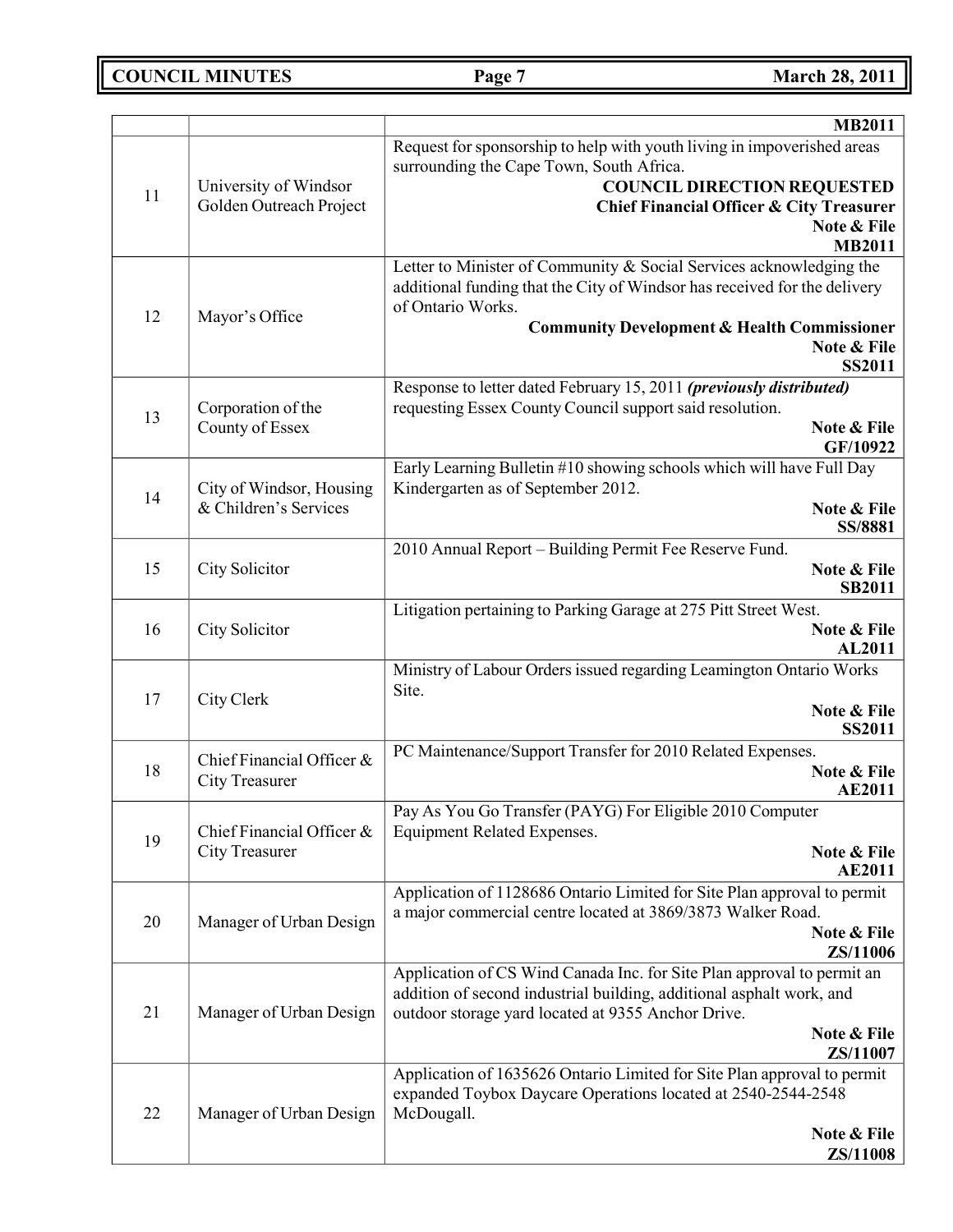## **COUNCIL MINUTES Page 8 March 28, 2011**

| 23 | Manager of Urban Design                              | Application of Sam Helou for Site Plan approval to permit a parking lot<br>located at 2420 College Avenue.<br>Note & File<br>ZS/11009                                                                        |
|----|------------------------------------------------------|--------------------------------------------------------------------------------------------------------------------------------------------------------------------------------------------------------------|
| 24 | Transit Windsor Board of<br>Directors                | Minutes of the Transit Windsor Board of Directors meeting held<br>February 23, 2011 and the minutes of the Windsor Chartabus Inc.<br>meeting held February 23, 2011<br><b>TO BE ADOPTED</b><br><b>MB2011</b> |
| 25 | Mayor's Youth Advisory<br>Committee                  | Minutes of meeting held January 27, 2011( <i>previously distributed</i> for<br>members of Council only) (copy available upon request)<br>Note & File<br><b>MB2011</b>                                        |
| 26 | Seniors Advisory<br>Committee                        | Minutes of meeting held March 2, 2011( <i>previously distributed</i> for<br>members of Council only) (copy available upon request)<br>Note & File<br><b>MB2011</b>                                           |
| 27 | Housing Advisory<br>Committee                        | Minutes of meeting held March 2, 2011( <i>previously distributed</i> for<br>members of Council only) (copy available upon request)<br>Note & File<br><b>MB2011</b>                                           |
| 28 | Windsor-Essex County<br><b>Environment Committee</b> | Minutes of meeting held March 3, 2011( <i>previously distributed</i> for<br>members of Council only) (copy available upon request)<br>Note & File<br><b>MB2011</b>                                           |
| 29 | Willistead Manor Inc.                                | Minutes of meeting held March 3, 2011( <i>previously distributed</i> for<br>members of Council only) (copy available upon request)<br>Note & File<br><b>MB2011</b>                                           |
| 30 | Diversity Committee:<br>One City One People          | Minutes of meeting held March 15, 2011( <i>previously distributed</i> for<br>members of Council only) (copy available upon request)<br>Note & File<br><b>MB2011</b>                                          |

Carried.

Councillor Hatfield discloses an interest and abstains from voting on Communication No. 14.

### **Consent Agenda**

Moved by Councillor Maghnieh, seconded by Councillor Marra,

That the following Consent Agenda and the recommendations contained in the administrative reports **BE APPROVED** as amended:

Item 2 2011 Ministry of Education Service Contract

- Item 3 Part Lot Control Exemption Request Elio DiCarlo and Sancon Construction Limited, lands located on the south side of Cabana Road East, between Holburn Street and Provincial Road
- Item 4 Award of Tender 27-11 Huron Lodge Mechanical Systems Upgrade
- Item 5 Award of Tender 09-11 Fire Hall #7
- Item 6 ISF and RInC Amending Contribution Agreements and Accompanying By-laws
- Item 7 Armoured Car Services Contract Amendment G4S Cash Solutions (Canada) Ltd.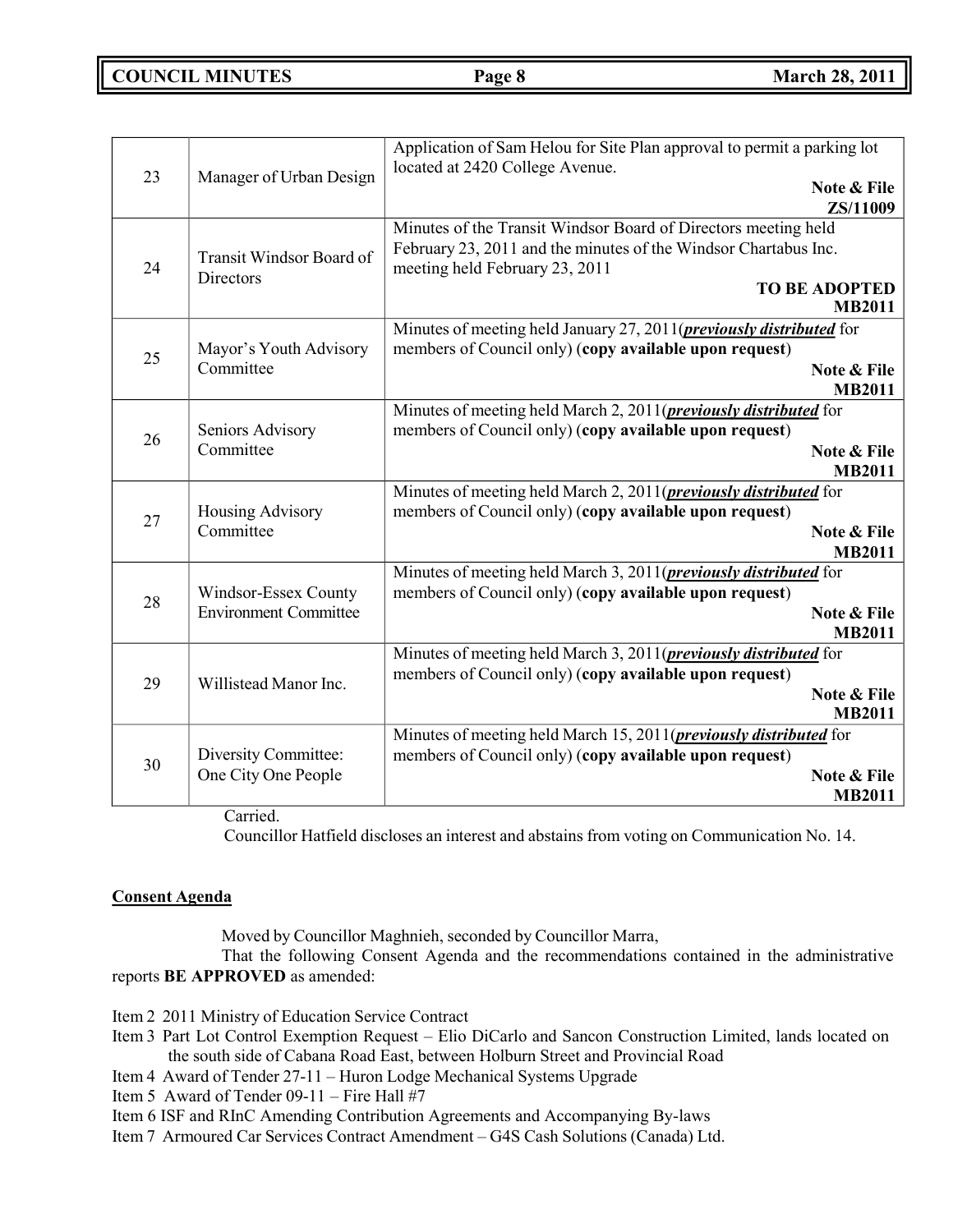## **COUNCIL MINUTES Page 9 March 28, 2011**

### Carried. **Deferrals and/or Referrals and Withdrawals**

### **Windsor Essex County Environment Committee Report No. 53**

At the request of Averil Parent, WECEC Coordinator this committee report is being deferred to the April 4, 2011 meeting of Council to allow for a meeting with interested stakeholders to coordinate their approach for a WECAER (Windsor Essex Community Awareness and Emergency Response) organization.

Moved by Councillor Jones, seconded by Councillor Halberstadt,

**M79-2011** That **Report No. 53 of the Windsor-Essex County Environment Committee** of its meeting held February 3, 2011, **BE DEFERRED** to the April 4, 2011 meeting of Council to allow for a meeting with interested stakeholders to coordinate their approach for a WECAER (Windsor Essex Community Awareness and Emergency Response) organization.

Carried.

MB2011

### **Item 10 Amendments to the Sidewalk Cafe Handbook and Mini-Cafe Pilot Project**

At the request of Virginia Cosco-Pizzuti, Chair of the Downtown Windsor BIA this matter is being deferred to the April 11, 2011 meeting of Council to allow for further review.

**SE/8323 10**

(For final disposition of this matter, see Clause **CR106/2011** in Schedule "A" attached hereto.)

### **Windsor Licensing Commission Report No. 139**

### **Violet Pedias, representing Infinity Spa**

Violet Pedias, representing Infinity Spa, appears before Council requesting a deferral of this matter for 3-4 weeks, stating that proper notification was not provided.

### **Shari Cascadden, representing Cleopatra Massage**

Shari Cascadden, representing Cleopatra Massage, appears before Council requesting a deferral of this matter, stating that proper notification was not provided.

### **Rosa Fellagio**

Rosa Fellagio representing Massage Parlours of Windsor appears before Council requesting a deferral of this matter, stating that proper notification was not provided.

Moved by Councillor Jones, seconded by Councillor Sleiman, **M80-2011** That **Report No. 139 of the Windsor Licensing Commission** of its meeting held November 16, 2010, **BE DEFERRED** to the April 25, 2011 meeting peremptory. Carried.

**CLERKS NOTE:** There is no regular scheduled meeting of Council this date. This matter will be scheduled for the next regular meeting of Council.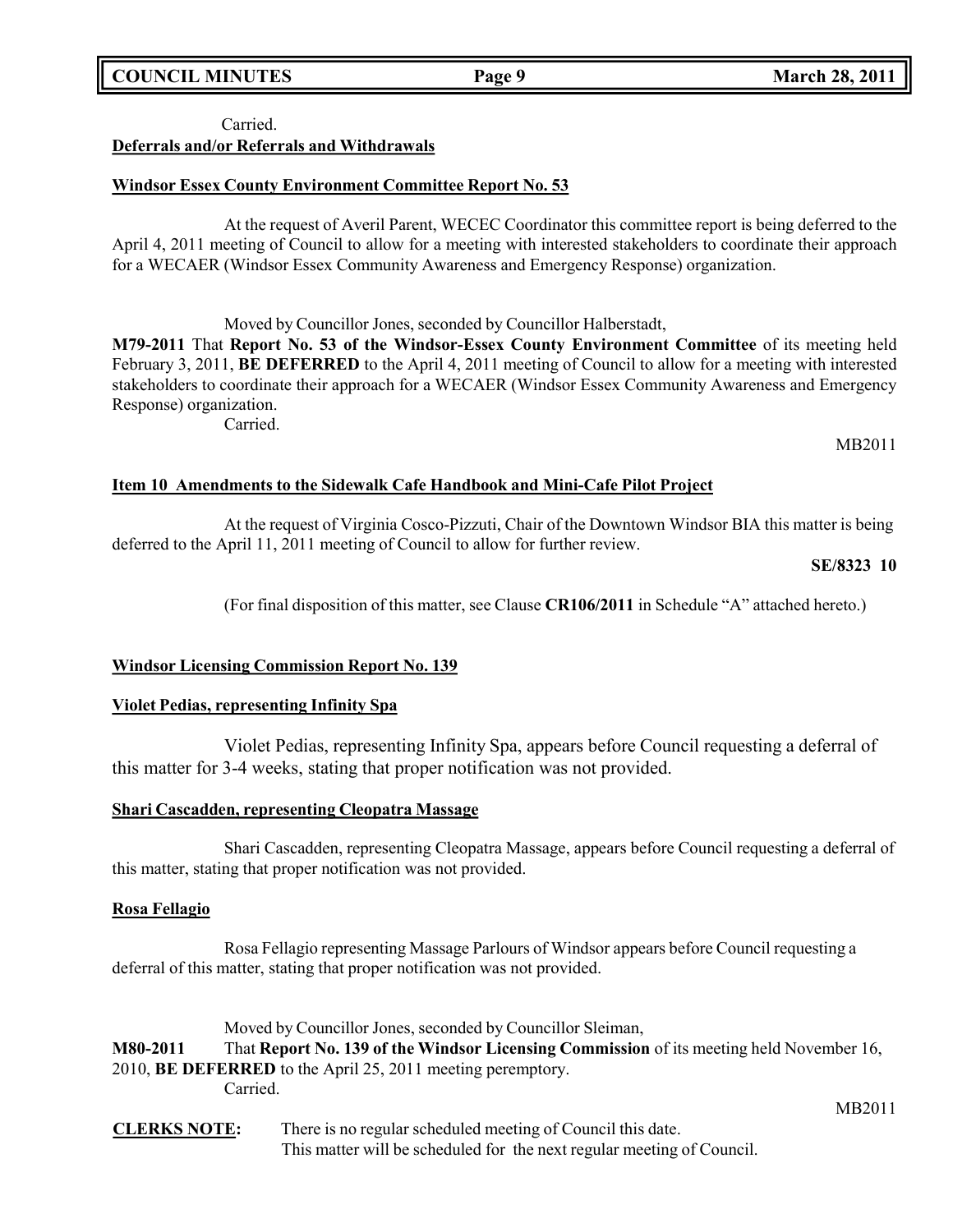## **COUNCIL MINUTES Page 10 March 28, 2011**

### **Presentations & Delegations:**

### **PRESENTATIONS:**

### **Ontario Fire Marshall- Award for Leadership as a Provincial Fire Coordinator and Ongoing Dedication to Public Safety**

Helga Reidel, Chief Administrative Officer appears before Council to acknowledge and present the recipient of the " Ontario Fire Marshall- Award for Leadership as a Provincial Fire Coordinator and Ongoing Dedication to Public Safety" the award was presented to:

Fire Chief Dave Fields

### **Keith Baxter (organizer of the Windsor International Air Show) and Captain Patrick Burns (U.S. Navy)**

Keith Baxter (organizer of the Windsor International Air Show) and Captain Patrick Burns (U.S. Navy) appear before Council to provide an overview of the 2012 Windsor International Air Show and the U.S. Naval visit to the City of Windsor's waterfront, and concludes by requesting Councils support with the establishment of a working committee

Moved by Councillor Gignac, seconded by Councillor Jones,

**M81-2011** That the presentation by Keith Baxter (organizer of the Windsor International Air Show) and Captain Patrick Burns (U.S. Navy) pertaining to the 2012 Windsor International Air Show and the U.S. Naval Visit **BE RECEIVED FOR INFORMATION** and further that Administration partner with the U.S Navy to establish a committee for the event.

Carried.

### **DELEGATIONS**

### **Windsor Essex County Environment Committee Report No. 50 Derek Coronado, Coordinator, Citizens Environment Alliance**

Derek Coronado, Coordinator, Citizens Environment Alliance, appears before Council and is available for questions regarding the Windsor Essex County Environment Committee Report No. 50.

(For final disposition of this matter see Report Section.)

### **Windsor Essex County Environment Committee Report No. 51 Bernie Drouillard, member of the Transportation Sub-Committee**

Bernie Drouillard, member of the Transportation Sub-Committee, appears before Council to speak in support of the Windsor Essex County Environment Committee report pertaining to the development of a Regional Transit System, stating that the elderly rely on a good public transit system, and concludes by suggesting that a Regional Transportation system is long overdue.

(For final disposition of this matter see Report Section.)

### **ABC Governance Review – Planning Standing Committee**

Mayor Francis leaves the meeting at 6:45 o'clock p.m. and Councillor Valentinis assumes the

Chair.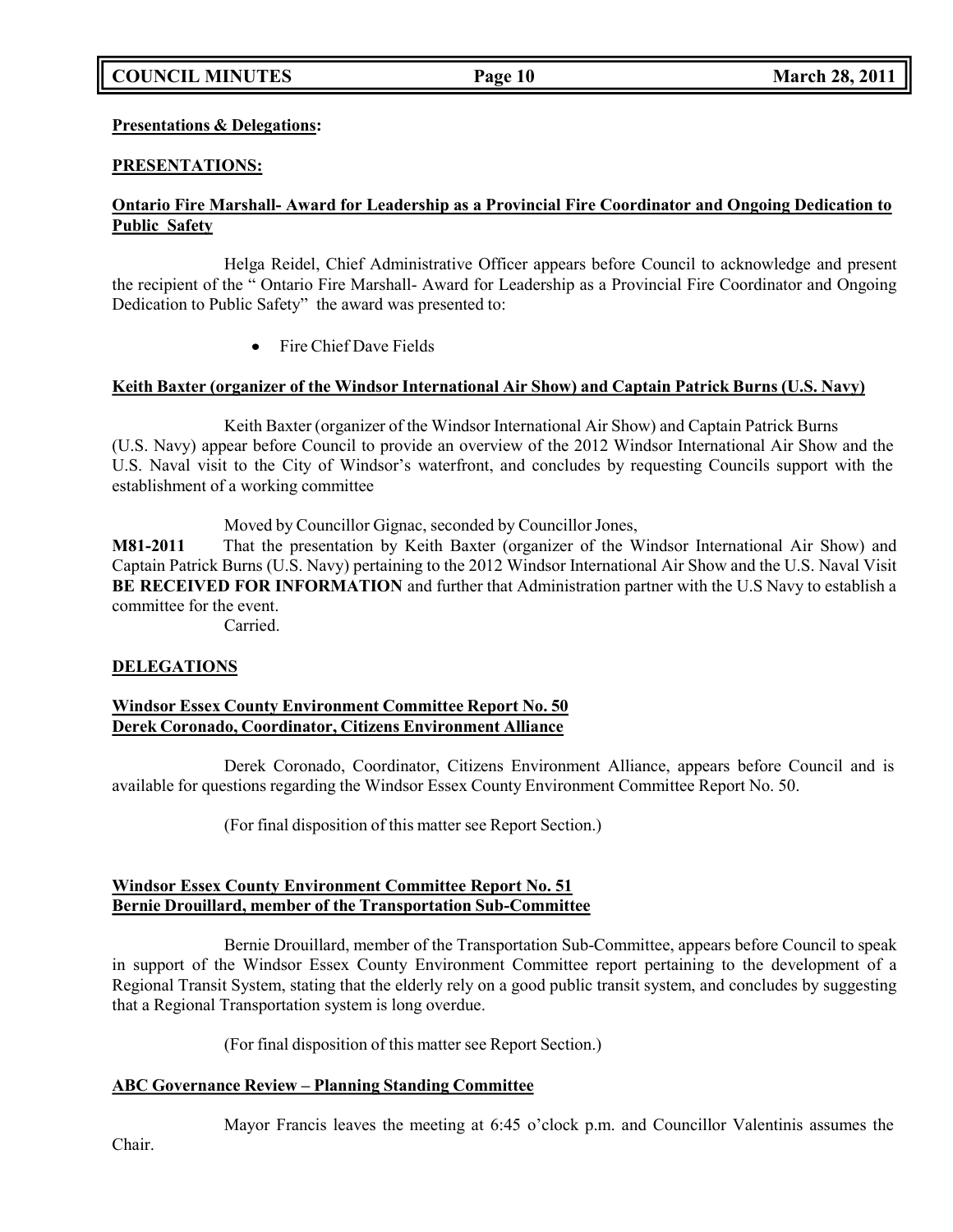### **Barbara Kersey and Barb Bjarneson, members of the Planning Advisory Committee**

Barbara Kersey and Barb Bjarneson, members of the Planning Advisory Committee, appear before Council to request that Council reject the administrative recommendation to advertise for three member at large positions on the "Planning Standing Committee" , providing an overview of research conducted by the current planning advisory committee members of other municipalities and their current structure, and conclude by recommending the following: 1. Increase number of citizens on the Planning Standing Committee; 2.Amend the policy to allow only citizen members who are eligible electors in the City of Windsor; and 3. Maintain the status quo for the Planning Advisory Committee.

Mayor Francis returns to the meeting at 6:55 o'clock p.m. and Councillor Valentinis returns to his seat at the Council table.

Moved by Councillor Sleiman, seconded by Councillor Valentinis, That Rule 13.9(a) of the Procedure By-law regarding business not already before Council **BE WAIVED**, to permit Councillor Sleiman to introduce a motion for consideration without prior notice respecting the Planning Standing Committee.

> The motion is put and is lost. Aye Votes: Sleiman, Jones, Halberstadt, and Valentinis Nay Votes: Maghnieh, Payne, Gignac, Hatfield, Marra and Dilkens

#### **MB2011** 9

(For final disposition of this matter, see Clause **CR105/2011** in Schedule "A" attached hereto.)

### **Regular Business Items (for final disposition of these matters see Schedule "A" attached)**

Item 1 Contract for Animal Control Services Item 11 Fire Fighter Recruitment – 2011 Item 12 2011 BIA Budget Approval Item 14 2011 User Fee Changes & Resulting Budget Impacts Item 15 Intelligent Community Forum Top 7 Site Visit to Windsor April 18-19, 2011

### **Item 8 CQ15-2011 Sewer Surcharge Fixed vs. Variable**

Moved by Councillor Payne, seconded by Councillor Maghnieh, That Administration **AMEND** the City of Windsor's Sewer Surcharge Formula so that it is a 50/50 ratio as it relates to the fixed vs variable collection proportion.

> The motion is put and is lost. Aye Votes: Payne and Maghnieh. Nay Votes: Dilkens, Gignac, Hatfield, Marra, Sleiman, Jones, Halberstadt and Valentinis

#### **AFB/1082 8**

(For final disposition of this matter, see Clause **CR104/2011** in Schedule "A" attached hereto.)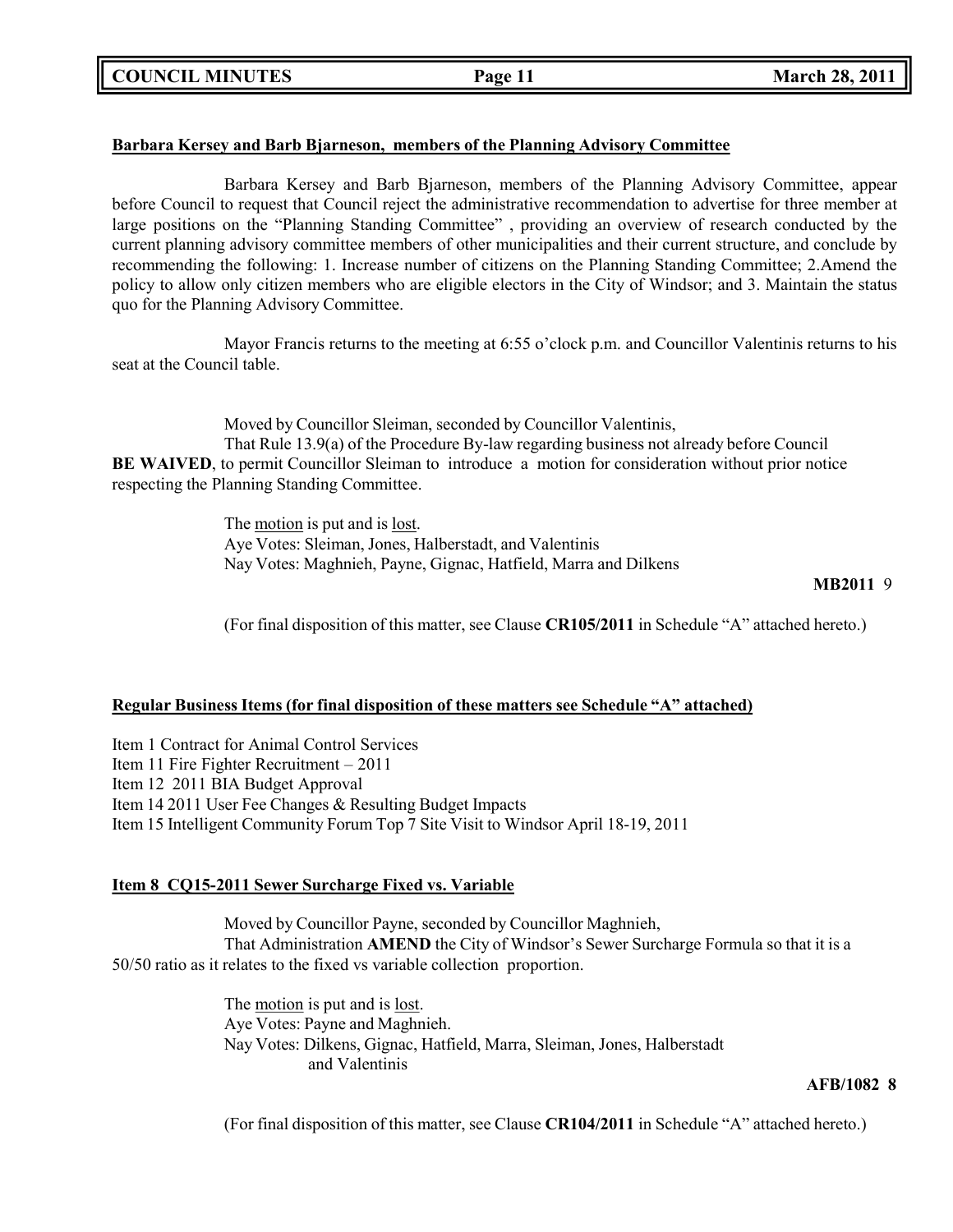| <b>COUNCIL MINUTES</b> |  |
|------------------------|--|
|------------------------|--|

#### **Consideration of Committee Reports**

| M78-2011<br>as presented. | Moved by Councillor Valentinis, seconded by Councillor Dilkens,<br>That the Report of the special In-camera meeting held March 28, 2011, BE ADOPTED |  |  |
|---------------------------|-----------------------------------------------------------------------------------------------------------------------------------------------------|--|--|
|                           | Carried.                                                                                                                                            |  |  |
|                           | ACO2011                                                                                                                                             |  |  |
|                           | Moved by Councillor Valentinis, seconded by Councillor Dilkens,                                                                                     |  |  |
| M82-2011                  | That Report No. 50 of the Windsor-Essex County Environment Committee of its meeting                                                                 |  |  |
|                           | held January 6, 2011, <b>BE ADOPTED</b> as presented.                                                                                               |  |  |
|                           | Carried.                                                                                                                                            |  |  |
|                           | MB2011                                                                                                                                              |  |  |
|                           | Moved by Councillor Valentinis, seconded by Councillor Dilkens,                                                                                     |  |  |
| M83-2011                  | That Report No. 51 of the Windsor-Essex County Environment Committee of its meeting                                                                 |  |  |
| transportation.           | held February 3, 2011, <b>BE RECEIVED</b> and that Council continue to pursue and reconsider regional                                               |  |  |

Carried.

MB2011

#### **By-laws**

Moved by Councillor Gignac, seconded by Councillor Halberstadt,

That the following By-laws No. 51-2011 through 70-2011 (inclusive), be introduced and read a first and second time:

- 51-2011 "A BY-LAW TO AUTHORIZE THE EXECUTION OF AN AMENDING AGREEMENT TO THE CONTRIBUTION AGREEMENT WITH HER MAJESTY THE QUEEN IN RIGHT OF ONTARIO AS REPRESENTED BY THE MINISTER OF INFRASTRUCTURE AND THE MINISTER OF AGRICULTURE, FOOD AND RURAL AFFAIRS AND TO DESIGNATE THE SIGNING OFFICERS OF SUCH AGREEMENT"
- 52-2011 "A BY-LAW TO AUTHORIZE THE EXECUTION OF AN AMENDING AGREEMENT TO THE CONTRIBUTION AGREEMENT WITH HER MAJESTY THE QUEEN IN RIGHT OF ONTARIO AS REPRESENTED BY THE MINISTER OF INFRASTRUCTURE AND THE MINISTER OF HEALTH PROMOTION AND TO DESIGNATE THE SIGNING OFFICERS OF SUCH AGREEMENT"
- 53-2011 "A BY-LAW TO TO PROVIDE THAT PART-LOT CONTROL SHALL NOT APPLY TO CERTAIN LAND THAT IS WITHIN *REGISTERED PLAN 12M560*, IN THE CITY OF WINDSOR"
- 54-2011 "A BY-LAW TO TO ESTABLISH LANDS AS A PUBLIC HIGHWAY KNOWN AS WYANDOTTE STREET EAST, IN THE CITY OF WINDSOR"
- 55-2011 "A BY-LAW TO ESTABLISH LANDS AS A PUBLIC HIGHWAY KNOWN AS BEVERLY GLEN STREET, IN THE CITY OF WINDSOR"
- 56-2011 "A BY-LAW TO ASSUME FOR PUBLIC USE AS A PUBLIC HIGHWAY THE TWO 4.27 METRE (14 FEET) WIDE NORTH/SOUTH ALLEYS BETWEEN PRINCESS AVENUE AND WESTMINSTER BOULEVARD FROM HAIG AVENUE TO PASADENA COURT AND THE 4.27 METRE (14 FEET) WIDE EAST/WEST ALLEY BETWEEN PRINCESS AVENUE AND WESTMINSTER AND BETWEEN HAIG AND PASADENA COURT, CITY OF WINDSOR"

**COUNCIL EXECUTE: COUNCIL EXECUTE: March** 28, 2011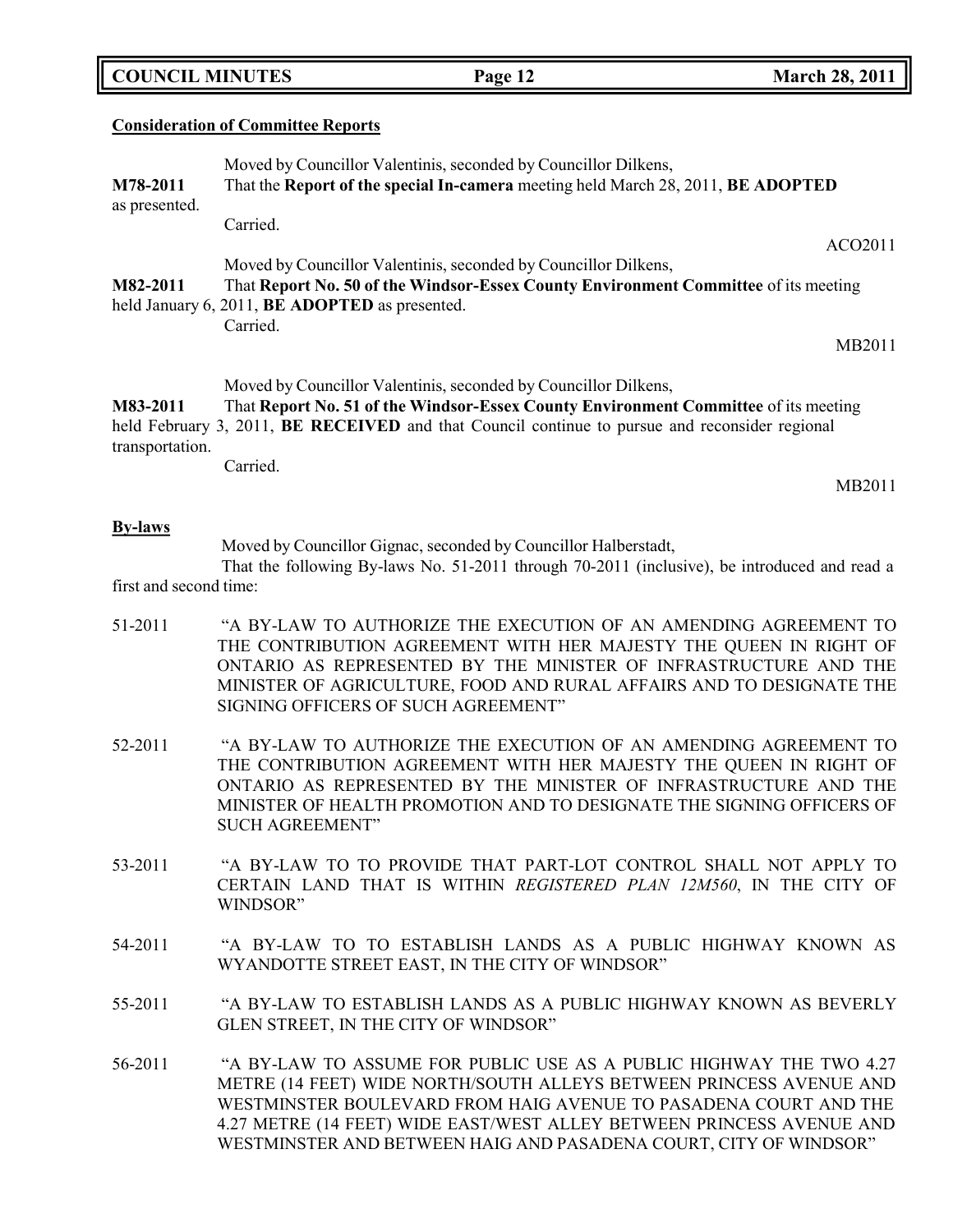|         | <b>COUNCIL MINUTES</b>          | Page 13                                                                                                                                                                                                                                                                                        | <b>March 28, 2011</b> |
|---------|---------------------------------|------------------------------------------------------------------------------------------------------------------------------------------------------------------------------------------------------------------------------------------------------------------------------------------------|-----------------------|
| 57-2011 |                                 | "A BY-LAW TO CLOSE, STOP UP AND CONVEY THE 4.27 METRE (14 FEET) WIDE<br>NORTH/SOUTH ALLEY IMMEDIATELY WEST OF WESTMINSTER BOULEVARD FROM<br>HAIG AVENUE SOUTHERLY TO PASADENA COURT, CITY OF WINDSOR"                                                                                          |                       |
| 58-2011 |                                 | "A BY-LAW TO CLOSE, STOP UP AND CONVEY THE 4.27 METRE (14 FEET) WIDE<br>EAST/WEST ALLEY BETWEEN PRINCESS AVENUE AND WESTMINSTER BOULEVARD<br>AND BETWEEN HAIG AVENUE TO PASADENA COURT, CITY OF WINDSOR"                                                                                       |                       |
| 59-2011 |                                 | "A BY-LAW TO CLOSE, STOP UP AND CONVEY THE 4.27 METRE (14 FEET) WIDE<br>NORTH/SOUTH ALLEY EAST OF PRINCESS AVENUE FROM HAIG AVENUE<br>SOUTHERLY TO PASADENA COURT, CITY OF WINDSOR"                                                                                                            |                       |
| 60-2011 |                                 | "A BY-LAW TO CLOSE, STOP UP AND CONVEY THE NORTHERLY 10.06 METRE (33<br>FEET) WIDE PORTION OF TUSCARORA STREET WESTERLY FROM WALKER ROAD<br>FOR A DISTANCE OF 34.27 METRES (112 FEET, 5 INCHES) ON THE NORTH SIDE AND<br>36.01 METRES (118 FEET, 2 INCHES) ON THE SOUTH SIDE, CITY OF WINDSOR" |                       |
| 61-2011 |                                 | "A BY-LAW TO CLOSE, STOP UP AND CONVEY THE SOUTHERLY 3.80 METRE (12<br>FEET, 6 INCHES) WIDE PORTION OF WYANDOTTE PLACE WESTERLY FROM WALKER<br>ROAD FOR A DISTANCE OF 36.27 METRES (119.0 FEET), CITY OF WINDSOR"                                                                              |                       |
| 62-2011 |                                 | "A BY-LAW TO AUTHORIZE THE ENTERING INTO OF AN AGREEMENT WITH THE<br>ESSEX COUNTY SOCCER ASSOCIATION FOR THE PROVISION OF A MUNICIPAL<br>CAPITAL FACILITY AT McHUGH PARK SOCCER COMPLEX"                                                                                                       |                       |
| 63-2011 | WINDSOR"                        | "A BY-LAW TO FURTHER AMEND BY-LAW NUMBER 244-2004, BEING A BY-LAW TO<br>AMEND ANIMAL CONTROL OFFICERS FOR THE CORPORATION OF THE CITY OF                                                                                                                                                       |                       |
| 64-2011 |                                 | "A BY-LAW TO ESTABLISH LANDS AS A PUBLIC HIGHWAY KNOWN AS McHUGH<br>STREET, IN THE CITY OF WINDSOR"                                                                                                                                                                                            |                       |
| 65-2011 | WINDSOR ZONING BY-LAW"          | "A BY-LAW TO FURTHER AMEND BY-LAW NUMBER 8600 CITED AS THE "CITY OF                                                                                                                                                                                                                            |                       |
| 66-2011 | OF WINDSOR"                     | "A BY-LAW TO ADOPT AMENDMENT NO. 77 TO THE OFFICIAL PLAN OF THE CITY                                                                                                                                                                                                                           |                       |
| 67-2011 | OF WINDSOR"                     | "A BY-LAW TO ADOPT AMENDMENT NO. 78 TO THE OFFICIAL PLAN OF THE CITY                                                                                                                                                                                                                           |                       |
| 68-2011 | <b>CORE AREA ZONING BY-LAW"</b> | "A BY-LAW TO FURTHER AMEND BY-LAW NUMBER 8600 CITED AS THE "WINDSOR                                                                                                                                                                                                                            |                       |
| 69-2011 | <b>CORE AREA ZONING BY-LAW"</b> | "A BY-LAW TO FURTHER AMEND BY-LAW NUMBER 8600 CITED AS THE "WINDSOR                                                                                                                                                                                                                            |                       |
| 70-2011 | EIGHTH DAY OF MARCH, 2011"      | "A BY-LAW TO CONFIRM THE PROCEEDINGS OF THE COUNCIL OF THE<br>CORPORATION OF THE CITY OF WINDSOR AT ITS MEETING HELD ON THE TWENTY-                                                                                                                                                            |                       |

Carried.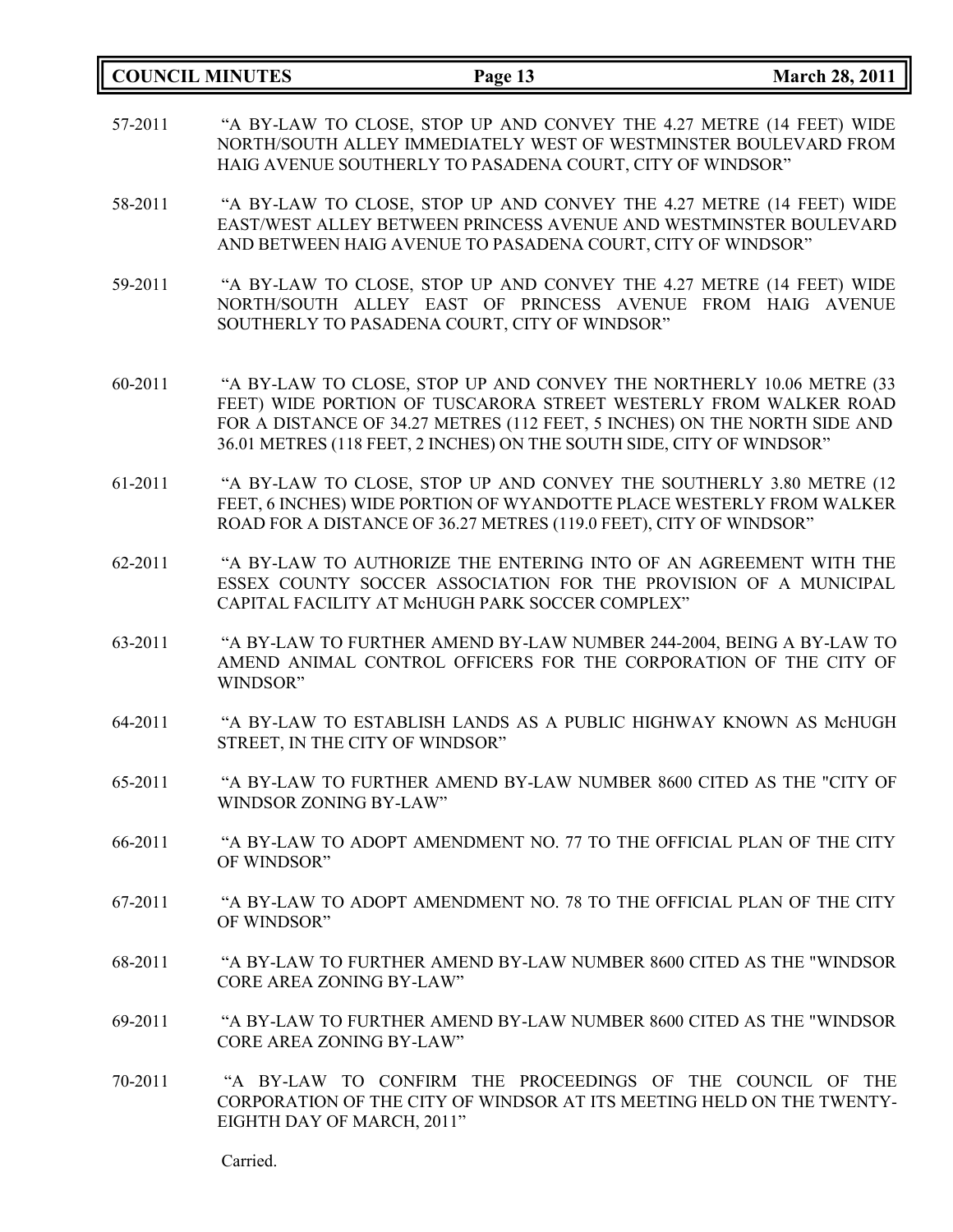| <b>COUNCIL MINUTES</b> |  |  |
|------------------------|--|--|
|------------------------|--|--|

Moved by Councillor Hatfield, seconded by Councillor Jones,

That the Committee of the Whole does now rise and report to Council respecting the business items considered by the Committee:

| 1)<br><b>Communication Items (as amended)</b> |
|-----------------------------------------------|
|-----------------------------------------------|

- **3) Items Deferred**
- **Items Referred**
- **4) Consideration of the Balance of Business Items (see Schedule "A")**
- **5) Committee Reports (as amended)**
- **6) By-laws given first and second readings (as presented)**

Carried.

#### **Notices of Motion**

None presented.

#### **Third Reading of By-laws**

Moved by Councillor Maghnieh, seconded by Councillor Marra,

That the following By-laws No. 51-2011 through 70-2011 (inclusive), having been read a first and second time be now read a third time and finally passed and that the Mayor and Clerk **BE AUTHORIZED** to sign and seal the same notwithstanding any contrary provision of the Council. Carried.

### **Petitions**

None presented.

### **Council Questions**

Moved by Councillor Valentinis, seconded by Councillor Dilkens,

**M84-2011** That the Council Questions arising from the previous meeting of Council and listed by the Clerk **BE NOW CONSIDERED** for purposes of discussion, and further, that the Administration **BE DIRECTED** to proceed with the necessary actions to respond to the Council Questions consistent with Council's instructions. Carried.

ACOQ2011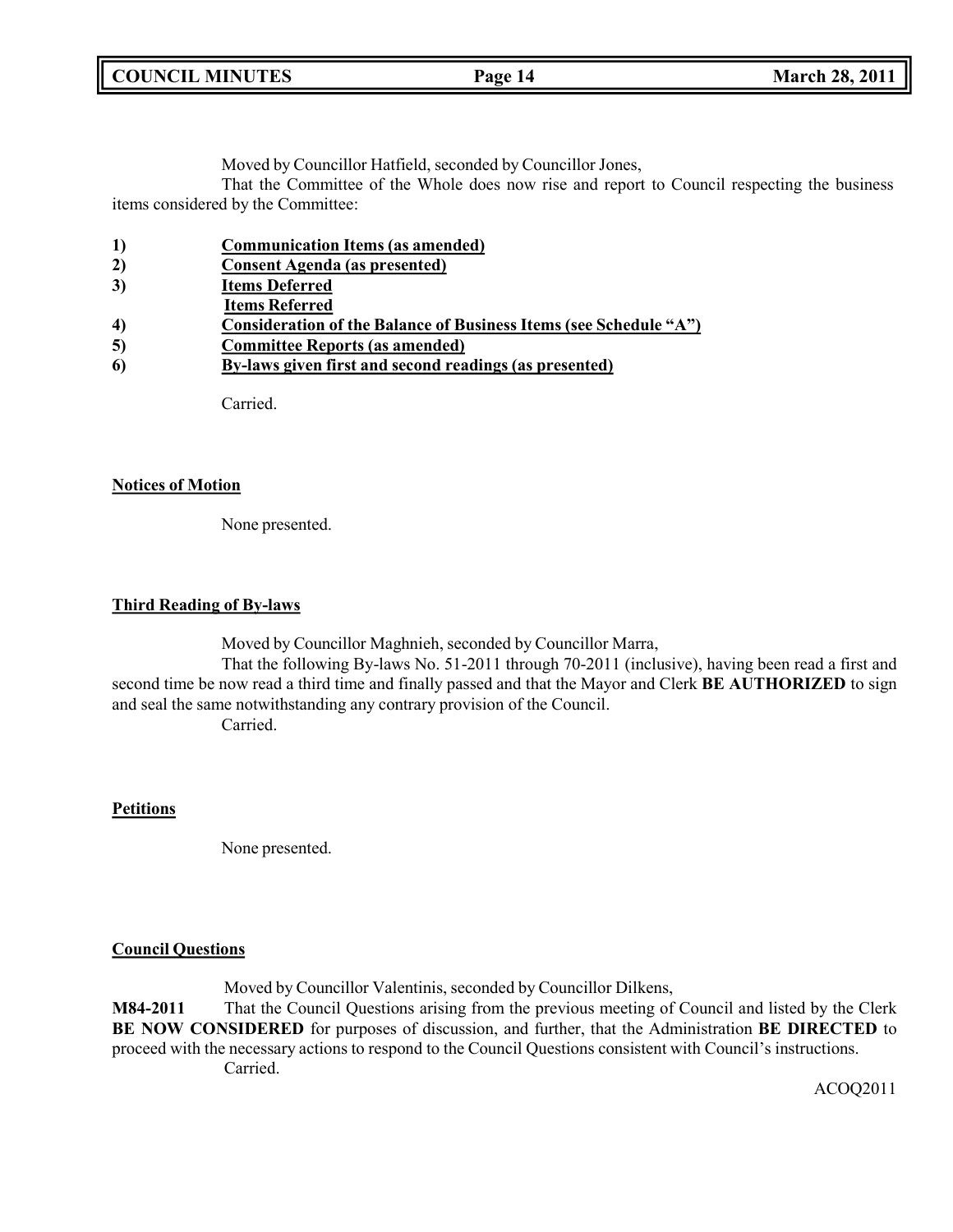## **Adjournment**

of the Mayor. Moved by Councillor Gignac, seconded by Councillor Halberstadt, That this Council meeting stand adjourned until the next regular meeting of Council or at the call Carried.

Accordingly, the meeting is adjourned at 8:45 o'clock p.m.

**MAYOR**

**CITY CLERK**

**THIS IS A DRAFT COPY**

**SUPERVISOR OF COUNCIL SERVICES**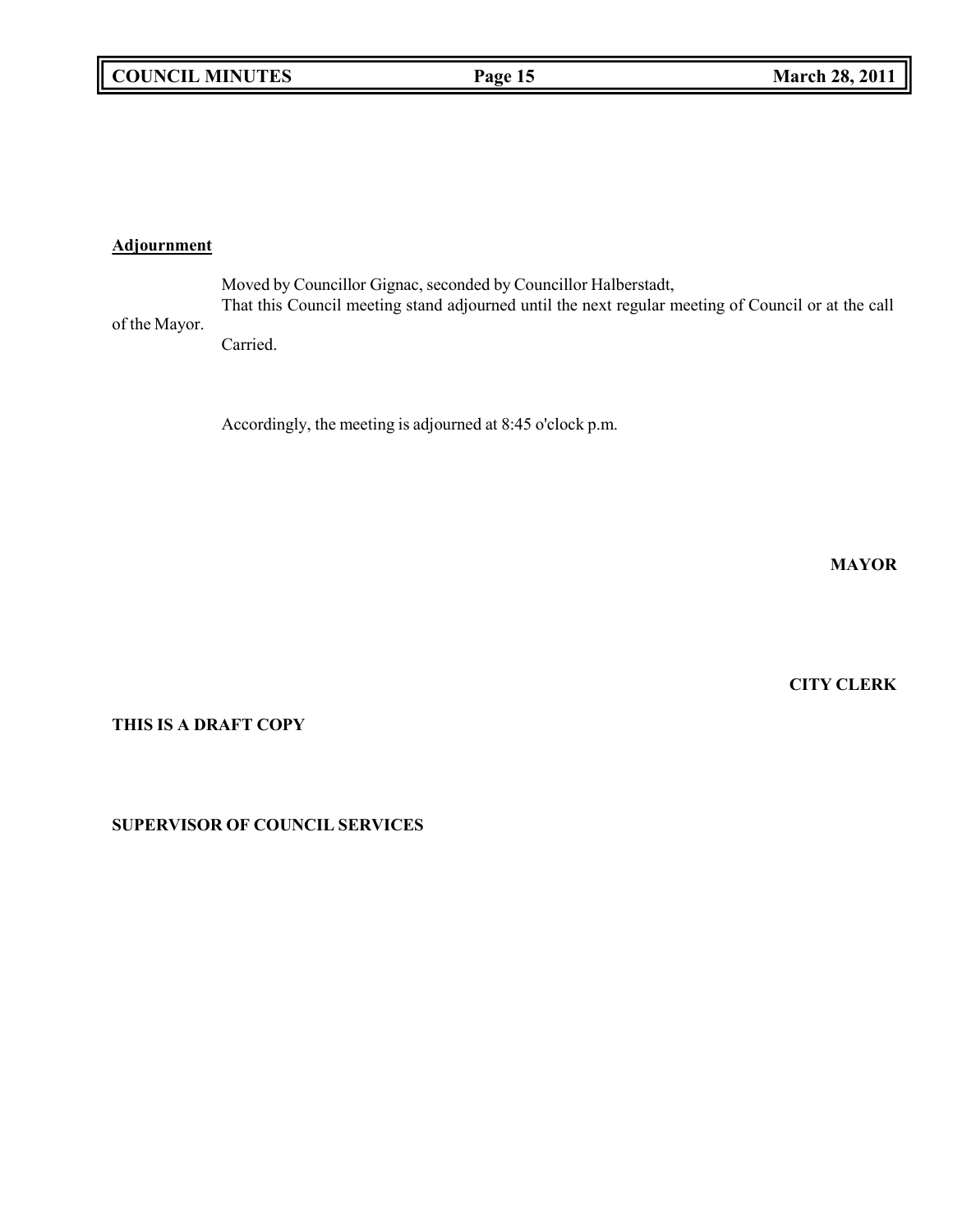## **COUNCIL MINUTES Page 16 March 28, 2011**

Valentinis Marra

CR96/2011

THAT City Council **APPROVE** a three (3) month contract extension with the Windsor Essex County Humane Society for Animal Control Services.

Carried.

Report Number **15156 MHS/9496 1**

Internal Distribution Council Services [Gary Cian] City Clerk/Licence Commissioner Supervisor of Licensing City Solicitor

Maghnieh Marra

CR98/2011

THAT City Council **AUTHORIZE** the signing of the 2011 Ministry of Education (MEDU) Service Contract and related schedules, to be signed as follows:

- 2011 MEDU Service Contract CAO and City Clerk subject to review of technical content by the  $\bullet$ Community Development & Health Commissioner, review of legal content by the City Solicitor, and financial review by the City Treasurer and Chief Financial Officer; and
- 2011 Transfer Payment Service Schedules, Budget Schedules, Contractual Service Target Schedules,  $\bullet$ Reporting Schedules, and/or amendments – Community Development & Health Commissioner or designate, subject to review of technical content by Executive Director of Housing Services & Children's Services, and financial review by City Treasurer and Chief Financial Officer; and further

THAT City Council **AUTHORIZE** the Community Development & Health Commissioner to sign contracts with Purchase of Service agencies in Windsor and Essex County, in accordance with the criteria established under the terms of the MEDU Service Contract, where the net city contribution does not exceed \$150,000 or \$1 million in gross expenditures. For service contracts that exceed \$150,000 net city cost or \$1 million in gross expenditures, that in addition to the signature of the Community Development & Health Commissioner, the signature of the CAO would also be required. Authorization would be subject to approval as to technical content by the Executive Director of Housing Services & Children's Services, approval as to of legal content by the City Solicitor, and approval as to financial content by the City Treasurer and Chief Financial Officer. As long as the agreements conform to the standard format, the City Solicitor is not required to approve each individual as to form.

Carried.

Report Number **#: 15142 ME2011 C2**

Internal Distribution Community Development and Health Services [Shannon Hyatt] Community Development and Health Services Executive Director, Housing & Children's Services Chief Financial Officer & City Treasurer City Solicitor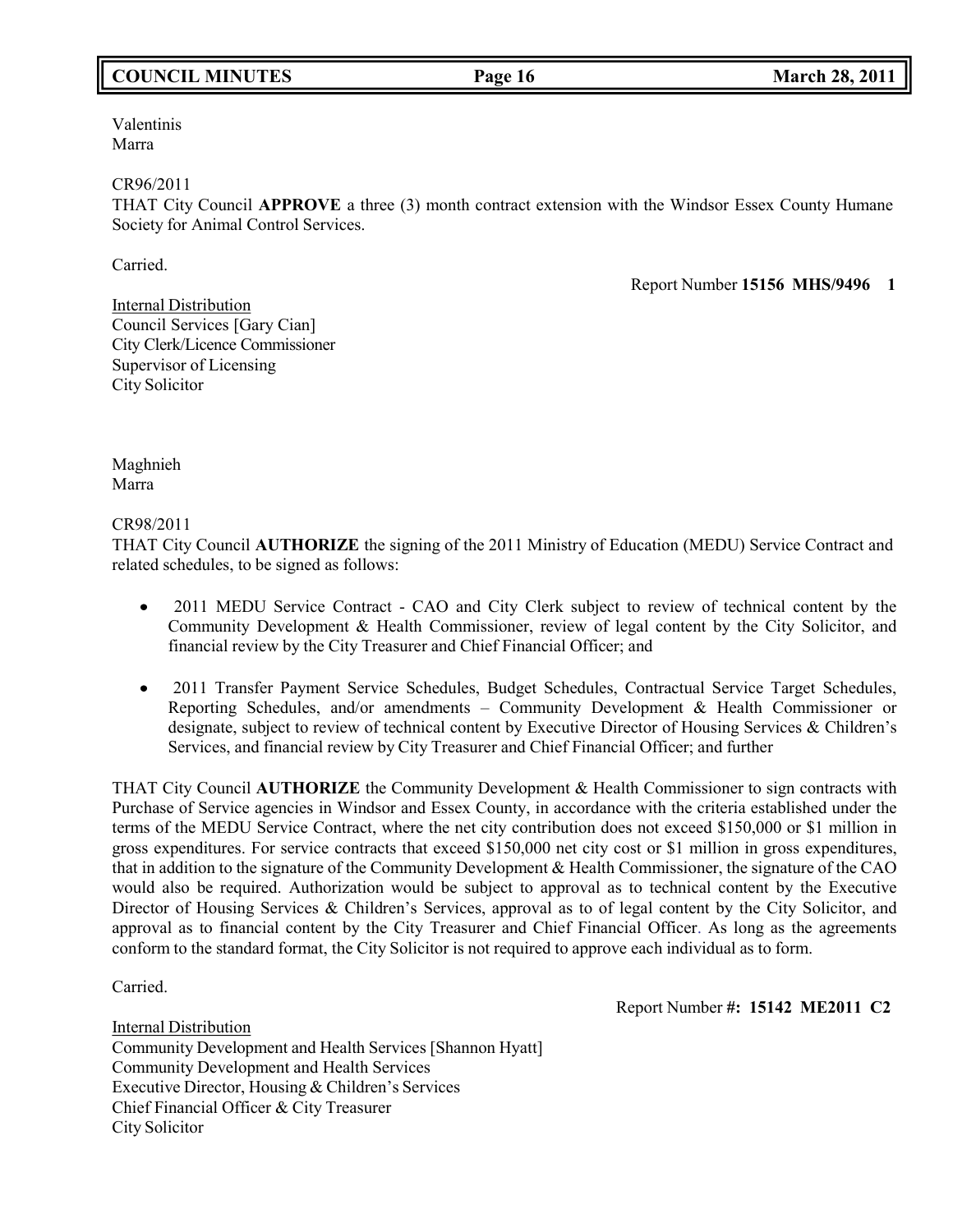## **COUNCIL MINUTES Page 17 March 28, 2011**

Maghnieh Marra

CR99/2011

I That the application of Elio Di Carlo and Sancon Construction Limited (Anthony Deluca, as agent) for exemption from part-lot control for the lands located on the east side of Holburn Street, legally described as Lots 1, 2, 3, and 4 on Registered Plan 12M-560; now designated as Parts 1 to 8 (incl.) on RP 12R-24619, to allow for the lands to be developed for 3 single-unit building lots (as shown on Map No. PLC-008/10-2 attached), **BE APPROVED** for a period of 3 years;

II That By-law No. 53-2011 **BE ENACTED**; and

II1 That the existing municipal addresses be adjusted accordingly.

Carried.

Report Number **# 15007 ZP/9329 C3**

Appendices Map No. PLC-008/10-2

**Internal Distribution** Planning [Justina Nwaesei] City Planner City Solicitor

Maghnieh Marra

CR100/2011

**I.** That the following low tender **BE ACCEPTED:**

| TENDERER:                  | <b>Lekter Industrial Services Inc.</b>       |  |
|----------------------------|----------------------------------------------|--|
|                            | 500 Markham Road                             |  |
| <b>TENDER NO.:</b>         | <b>Belle River, Ontario NOR 1A0</b><br>27-11 |  |
| <b>TOTAL TENDER PRICE:</b> | $$240,500$ (excluding HST)                   |  |

and that the Chief Administrative Officer and City Clerk **BE AUTHORIZED** to sign a contract with the low tenderer, satisfactory in technical content to the City Engineer, in financial content to the City Treasurer, and in form to the City Solicitor; and

**II.** That **APPROVAL BE GIVEN** to undertake a total project expenditure of \$340,000 (excluding HST), for the Mechanical Systems Upgrade at Huron Lodge, to **BE FUNDED** from Project ID# 7034195.

Carried.

Report Number **15138 AH/9983 C4**

**Internal Distribution** Public Works [Joe Baker] City Engineer Manager of Purchasing & Risk Management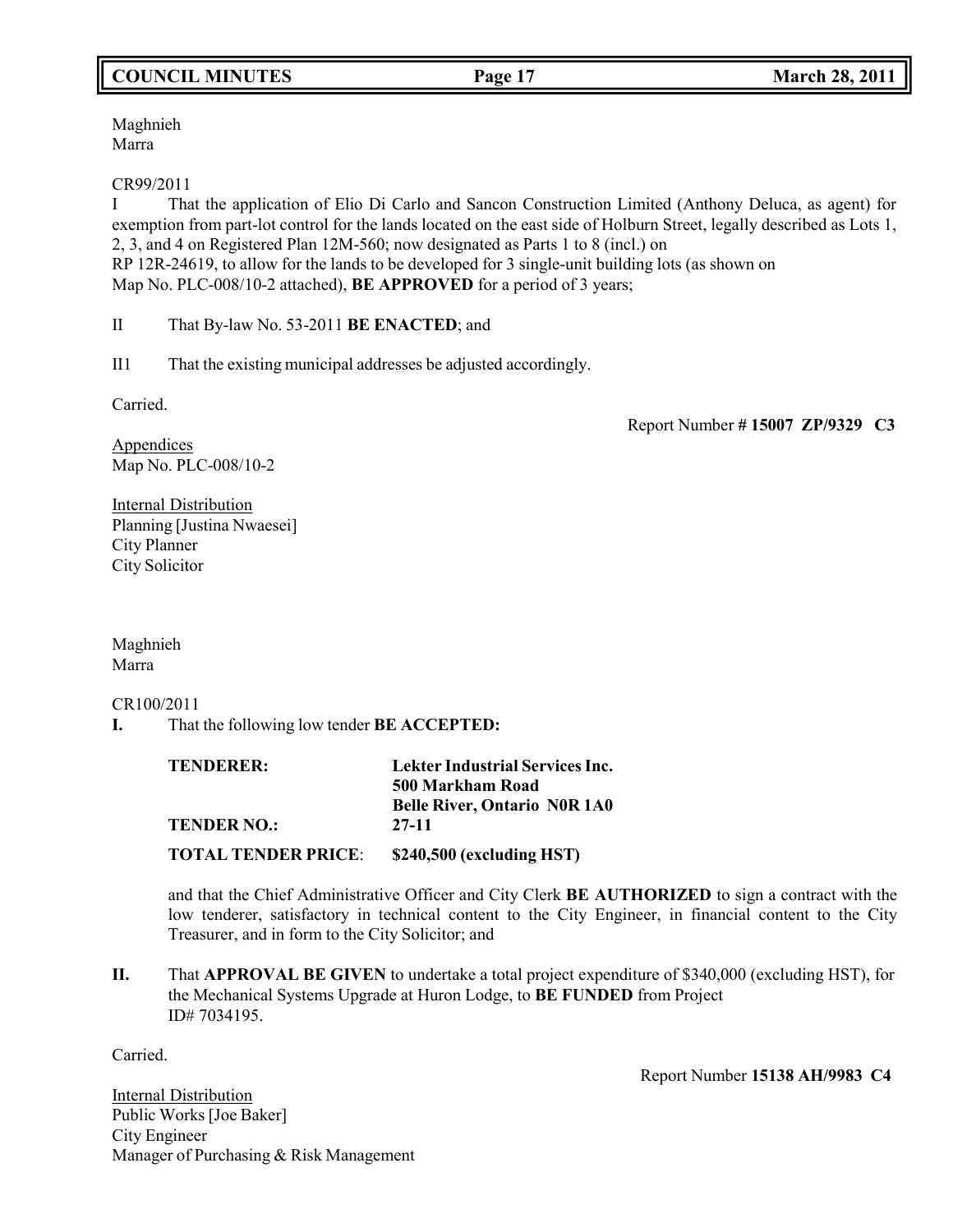## **COUNCIL MINUTES Page 18 March 28, 2011**

Chief Financial Officer & City Treasurer City Solicitor

Maghnieh Marra

CR101/2011

**I.** That the following low tender **BE ACCEPTED:**

| <b>TENDERER:</b>           | <b>Piroli Construction</b>     |  |
|----------------------------|--------------------------------|--|
|                            | <b>3850 Dougall #10</b>        |  |
|                            | Windsor, Ontario N9G 1X2       |  |
| <b>TENDER NO.:</b>         | $09-11$                        |  |
| <b>TOTAL TENDER PRICE:</b> | \$2,607,149.00 (excluding HST) |  |

and that the Chief Administrative Officer and City Clerk **BE AUTHORIZED** to sign a contract with the low tenderer, satisfactory in technical content to the City Engineer, in financial content to the City Treasurer, and in form to the City Solicitor; and

**II.** That **APPROVAL BE GIVEN** to undertake a total project expenditure of \$3,908,500 (excluding HST), for the Fire Hall #7 to **BE CHARGED** to Project ID# 7052089.

Carried.

Report Number **15140 SF/10274 C5**

Internal Distribution Public Works [Tom Graziano] City Engineer Manager of Purchasing & Risk Management Chief Financial Officer & City Treasurer City Solicitor

Maghnieh Marra

CR102/2011

THAT Council **ADOPT** By-law 51-2011 to **AUTHORIZE** the execution of an amending agreement to the contribution agreement with Her Majesty the Queen in right of Ontario as represented by the Ministries responsible for the Infrastructure Stimulus Fund (ISF) program and to designate the signing officers of such agreement; and

THAT Council **ADOPT** By-law 52-2011 to **AUTHORIZE** the execution of an amending agreement to the contribution agreement with Her Majesty the Queen in right of Ontario as represented by the Ministries responsible for the Recreational Infrastructure Canada (RInC) program; and to designate the signing officers of such agreement.

Carried.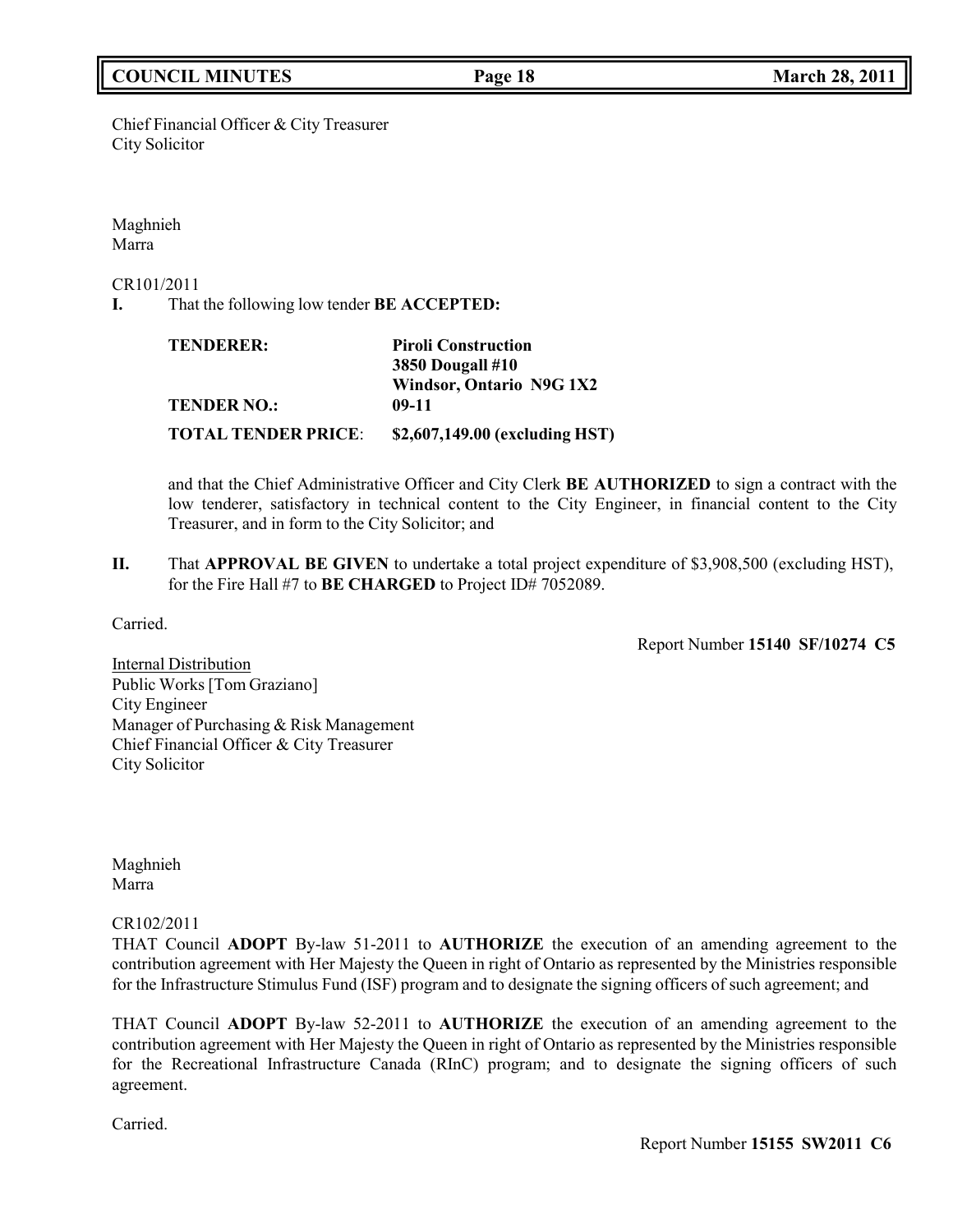## **COUNCIL MINUTES Page 19 March 28, 2011**

**Internal Distribution** Public Works [Rob Slater] City Engineer Chief Financial Officer & City Treasurer City Solicitor

Maghnieh Marra

CR103/2011

That the Chief Administrative Officer and City Clerk **BE AUTHORIZED** to sign an amending agreement to the existing contract between G4S Cash Solutions (Canada) Ltd and The Corporation of the City of Windsor, adding armoured car pickup services for the Provincial Offences Office (Windsor/Essex) to the list of City of Windsor locations, effective April 1, 2011, subject to review as to form by the City Solicitor, and to technical and financial content by the City Treasurer.

Carried.

Report Number **15149 SW2011 C7**

Internal Distribution Finance [Michael Dennis; Vince Grillo] Chief Financial Officer & City Treasurer City Solicitor

Gignac Marra

CR104/2011 THAT Council **RECEIVE** "CQ15-2011 – Sewer Surcharge Fixed vs. Variable" report from the City Treasurer, dated February 22, 2011.

Carried.

Report Number **15116 AFB/10824 8**

Internal Distribution Finance [Tony Ardovini] Chief Financial Officer & City Treasurer Council Secretariat

Hatfield Gignac

CR105/2011

That the City Clerk **BE DIRECTED** to **ISSUE** notice and advertisements for the three member at large positions on the "Planning Standing Committee"; and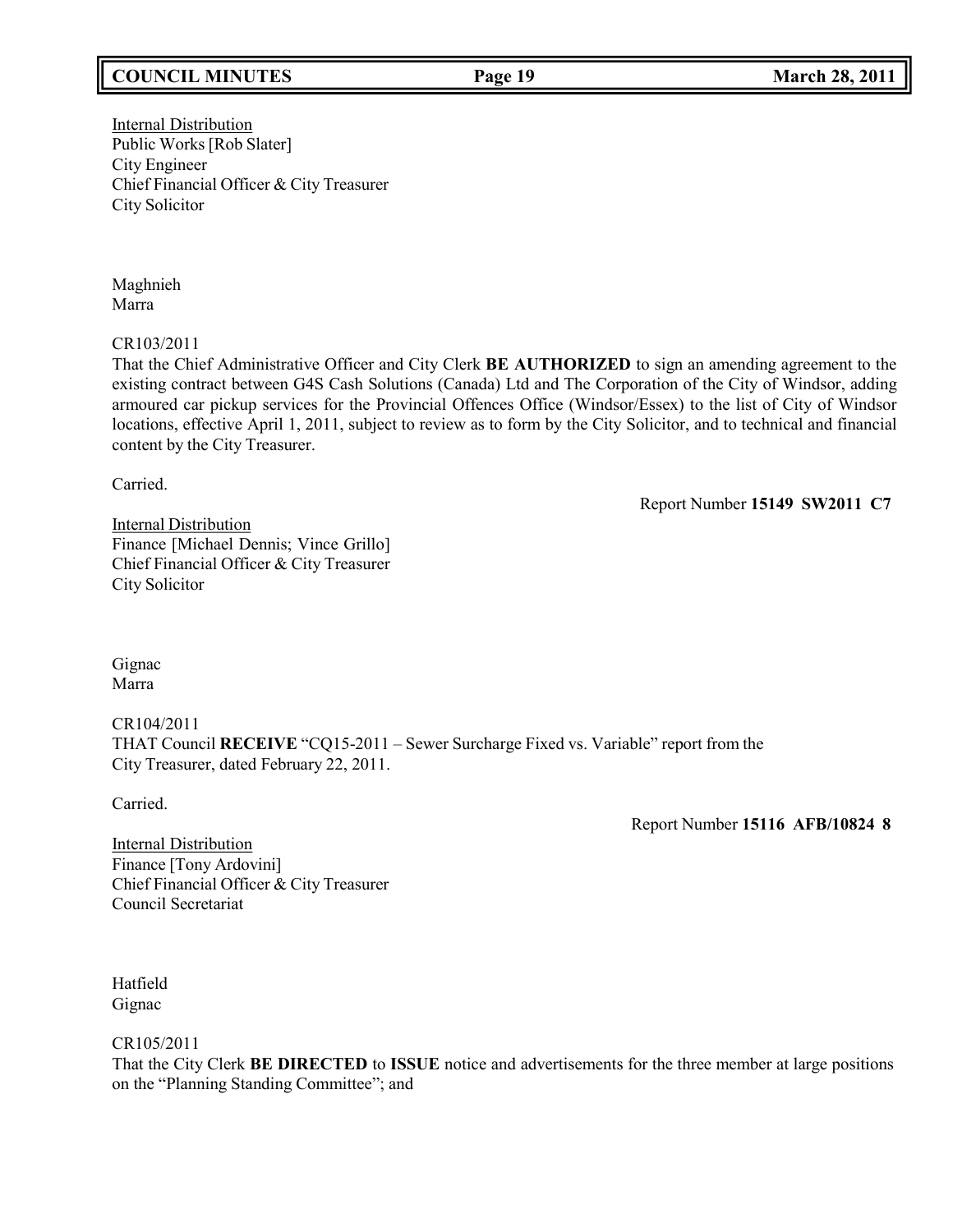# **COUNCIL MINUTES Page 20 March 28, 2011**

That the City Clerk **BE DIRECTED** to commence this outreach the week of March 28, 2011 and run for a two week period for the purpose of soliciting applications from interested members of the public, in accordance with the recently approved *City of Windsor Council Appointment Policy* as amended (CR 49/2011), attached as "**Appendix A**".

Carried. Councillor Halberstadt voting nay.

Report Number **15152 MB2011 9**

Appendices Policy

Internal Distribution Council Services[Steve Vlachodimos] City Clerk Supervisor of Council Services

Halberstadt Dilkens

CR106/2011

That the report of the City Solicitor dated March 4, 2011 entitled "Amendments to the Sidewalk Cafe Handbook and Mini-Cafe Pilot Project" **BE DEFERRED** to the April 11, 2011 regular meeting of Council to allow for further review, and that no new applications be processed.

Carried. Councillors Maghnieh and Hatfield voting nay.

Report Number **15139 SE/8323 10**

Internal Distribution Planning [Noushy Tavassoli] City Planner Chief Administrative Officer City Engineer City Solicitor

Marra Dilkens

#### CR107/2011

1. **THAT** the Human Resources Department and the Fire and Rescue Services Department

**BE AUTHORIZED** to conduct current and future Fire Fighter recruitments in accordance with Corporate recruitment practices and industry standards governing the profession and that the Human Resources Department, in consultation with the Chief Administrative Officer, City Solicitor and Fire and Rescue Services **BE AUTHORIZED** to initiate and make adjustments to the recruitment process, as deemed necessary, for the current and future Fire Fighter recruitments as part of their regular responsibilities and duties involving Corporate hiring practices.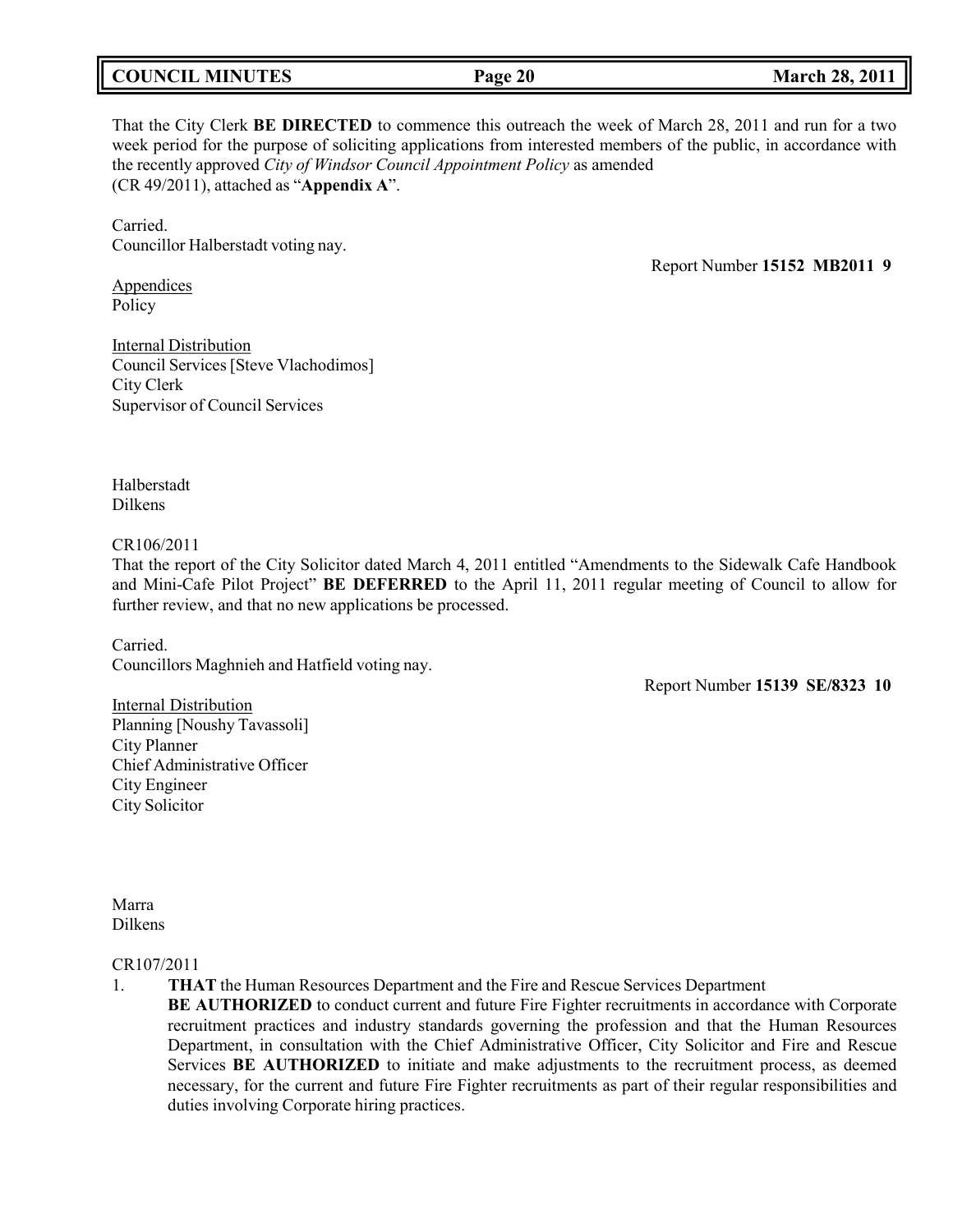**COUNCIL MINUTES Page 21 March 28, 2011**

- 2. **THAT CITY COUNCIL REPEAL** all existing Council Reports and Resolutions that speak to the process and administration of Fire Fighter Recruitments. Such Council Resolutions (Appendix A) include: CR46/2008, CR546/2005, CR313/2005, CR287/2005, CR811/2004, CR810/2004, CR809/2004, CR736/2004, CR568/2002, CR1097/97, CR895/91, CR554/91, CR1241/1990, CR1514/1987, CR1430/87, CR230/1987, CR202/1987, CR178/83, CR236/1981, CR681/71, CR224/67, Council Meeting of March 17, 1958, (Board of Control Report No 581) and any other applicable Council Resolutions.
- 3. **THAT** the CAO and City Clerk **BE AUTHORIZED** to sign a contract to conduct written and physical testing either directly with Dr. Gledhill and Mr. Shaw (Gledhill-Shaw Enterprises Ltd) or through the University of Windsor (who is an authorized service provider) for the current 2011 Fire Fighter Recruitment, satisfactory in form to the City Solicitor, in technical content to the Executive Director of Human Resources as well as the Fire Chief and in financial content to the Chief Financial Officer and City Treasurer.
- 4. **THAT** the approval for Service Contract Agreements for Fire Fighter recruitments **BE DELEGATED** to the Chief Administrative Officer. This agreement shall be signed by the Chief Administrative Officer and City Clerk, satisfactory in form to the City Solicitor and technical content to the Executive Director of Human Resources and financial content of the Chief Financial Officer and City Treasurer.

Carried.

Report Number **15151 SF/8142 11**

Internal Distribution Human Resources [Vincenza Mihalo; Mary Nouvion] City Clerk/Licence Commissioner Fire Chief Chief Administrative Officer Chief Financial Officer & City Treasurer City Solicitor

### Marra Valentinis

### CR108/2011

THAT City Council **APPROVE** the 2011 Business Improvement Area budgets as per the attached Schedule "A"; and

THAT City Council **AUTHORIZE** Administration to provide an installment not to exceed 50% of the approved budget to each Business Improvement Area with the remaining balance to be provided upon finalization of the 2011 BIA levy rates.

Carried.

Report Number **15150 MI2011 12**

Appendices Schedule A

**Internal Distribution** Finance [Jeff Bradie] Chief Financial Officer & City Treasurer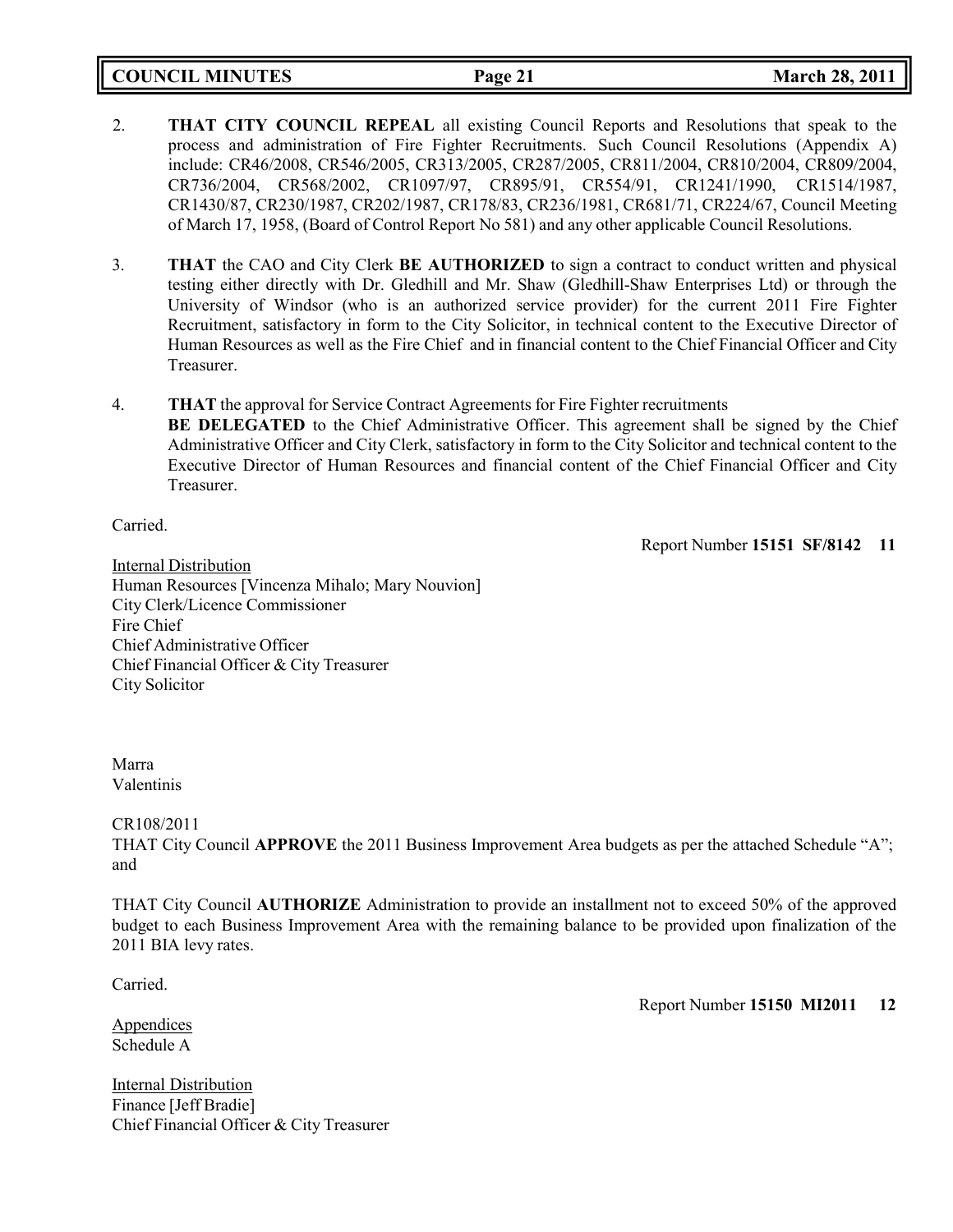Hatfield Dilkens

### CR109/2011

That Council **APPROVE** the addition of an Education/Outreach Coordinator for the new Ojibway Nature Centre as a temporary position for one full operating year and;

That this position **BE FUNDED** from the new incremental revenue from the Ojibway Nature Centre and;

That Council **APPROVE** a revision in the 2011 User Fee rates for the New Ojibway Centre as follows;

| <b>Ojibway User Fees</b>                 |         |
|------------------------------------------|---------|
| Hourly rental rate for new Woodland Room | \$22.00 |
| Hourly rental rate for new Savanna Room  | \$30.00 |
| New rate for entire centre               | \$78.00 |

Carried.

Councillors Gignac and Jones voting nay.

**Report Number 15100 AFB/10824 & AS2011 13**

Internal Distribution Parks [Don Sadler, Executive Director] City Engineer Executive Director of Human Resources City Clerk/Licence Commissioner Chief Financial Officer & City Treasurer

Gignac Sleiman

CR110/2011 THAT the 2011 Schedule of Fees detailed in Appendix A of this report **BE APPROVED** and;

THAT the Fees & Charges Bylaw of record **BE AMENDED** to reflect the 2011 Schedule of Fees detailed in Appendix A of this report.

Carried.

**Appendices** Schedule of Fees Report Number **15147 AFB/10824 14**

Internal Distribution Finance [David Soave] Chief Financial Officer & City Treasurer City Solicitor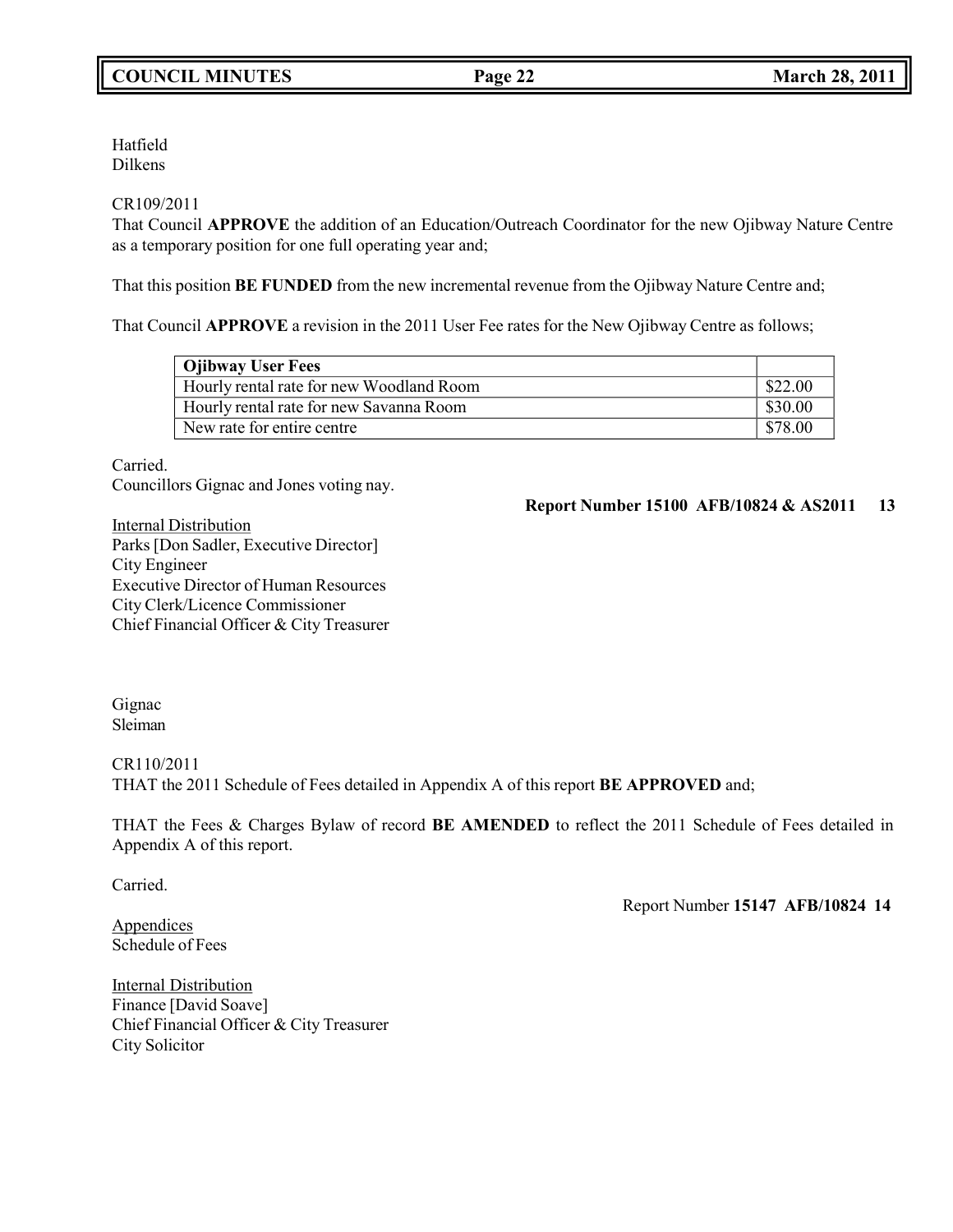## **COUNCIL MINUTES Page 23 March 28, 2011**

Sleiman √Dilkens√ √Maghnieh√

## CR111/2011

**THAT** City Council **APPROVE** a one time contribution, funded up to \$100,000.00 from the budget stabilization reserve to cover the City's contribution to expenses associated with hosting the Intelligent Community Forum Top 7 Site Visit in Windsor on April 18 and 19, 2011.

Carried.

Councillor Halberstadt was absent from the meeting when the vote was taken on this matter.

Report Number **15183 MB2011 15**

Internal Distribution Chief Administrative Officer [Helga Reidel] Chief Financial Officer & City Treasurer

√√*VC*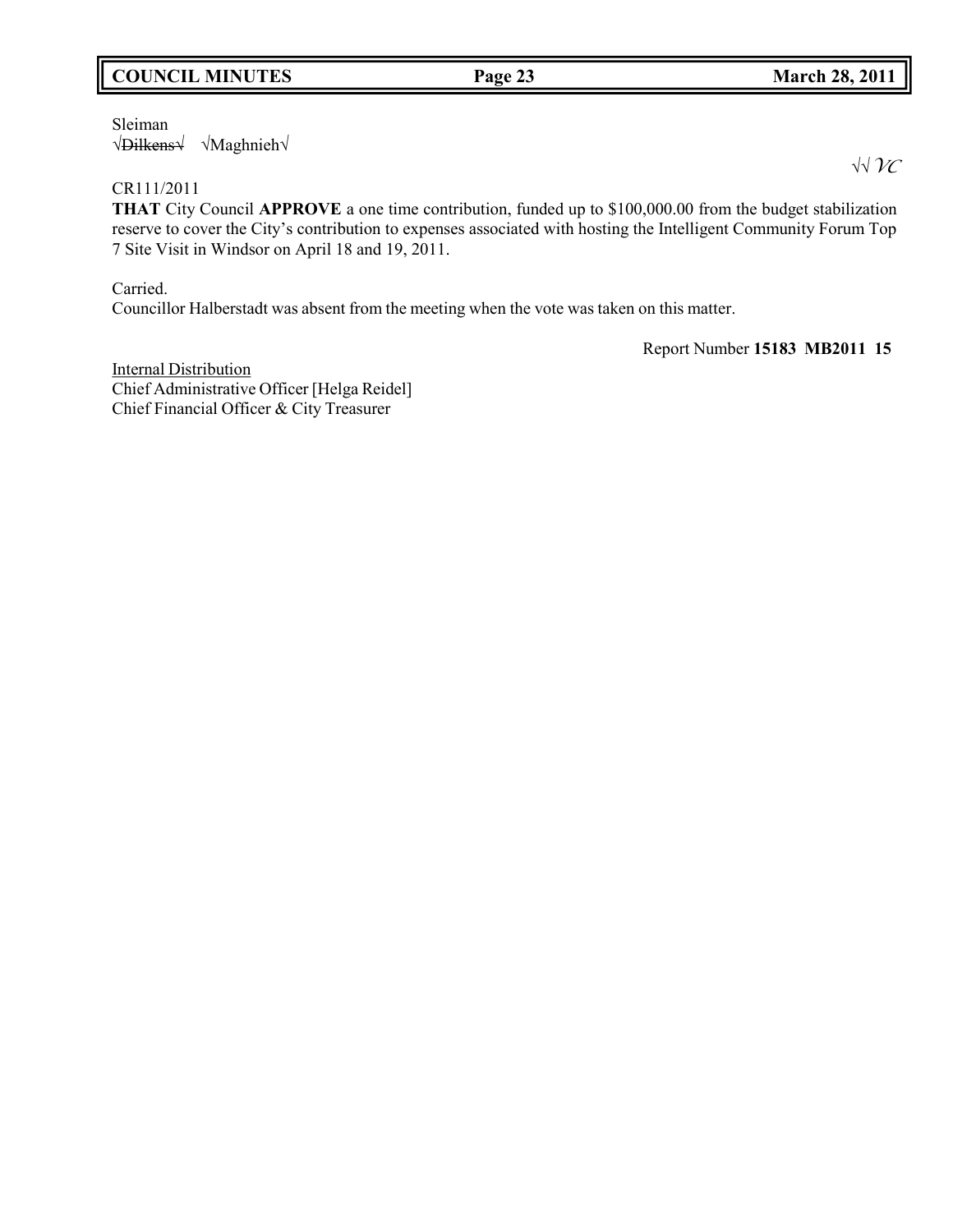**COUNCIL EXECUTE: COUNCIL EXECUTE: March** 28, 2011

**ADOPTED by Council at its meeting held March 28, 2011 [M78-2011]** VC/bm

# **SPECIAL MEETING OF COUNCIL – IN CAMERA March 28, 2011**

### **Meeting called to order at: 3:04 p.m.**

### **Members in Attendance:**

Mayor E. Francis Councillor D. Dilkens Councillor R. Jones Councillor A. Halberstadt Councillor F. Valentinis (arrives at 3:35 p.m.) Councillor B. Marra (arrives at 4:13 p.m.) Councillor P. Hatfield Councillor J. Gignac Councillor A. Maghnieh Councillor H. Payne Councillor E. Sleiman

### **Also in attendance:**

H. Reidel, Chief Administrative Officer T. Piruzza, Acting Community Development and Health Commissioner M. Sonego, City Engineer G. Wilkki, City Solicitor V. Critchley, City Clerk O. Colucci, Chief Financial Officer (arrives at 3:11 p.m.) P. Brode, Senior Legal Counsel (Item 1) T. Graziano, Project Administrator (Item 1) V. Mihalo, Executive Director of Human Resources (Item 3) M. Zalev, Chair Audit Committee (Item 4) B. Carter, Member Audit Committee (Item 4) N. Thomas, KPMG (Item 4)

**Verbal Motion is presented by Councillor Jones, seconded by Councillor Hatfield, that Rule 3.3 (a) of the** *Procedure By-law, 420-2001 as amended,* **be waived to add the following Agenda item:**

**4. Personal Matter – Auditor General**

**Motion Carried.**

**Councillor Halberstadt voting nay.**

**Councillors Marra and Valentinis are absent for vote.**

**Verbal Motion is presented by Councillor Jones, seconded by Councillor Hatfield,**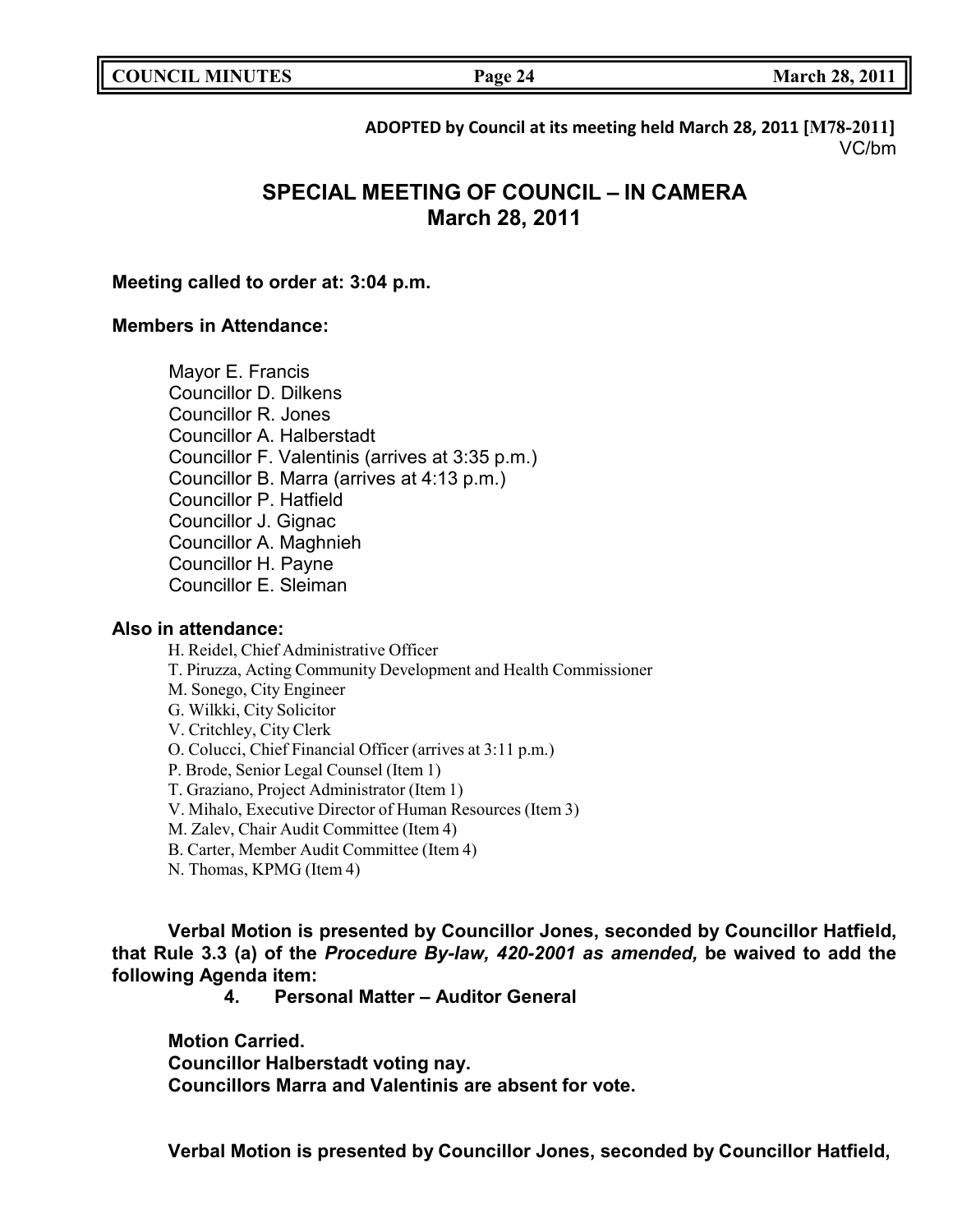**to move in Camera for discussion of the following item(s):**

| Item No. | <b>Subject</b>                                            | Section – Pursuant to<br>Municipal Act, 2001,<br><b>as</b><br>amended |
|----------|-----------------------------------------------------------|-----------------------------------------------------------------------|
| 1.       | Legal matter – litigation settlement                      | 239(2)(e)                                                             |
| 2.       | <b>Personal matter – Integrity Commissioner</b><br>update | 239(2)(b)                                                             |
| 3.       | matter – recruitment<br>Personal<br>and  <br>compensation | 239(2)(b)                                                             |
| 4.       | <b>Personal matter – Auditor General - ADDED</b>          | 239(2)(b)                                                             |

## **Motion Carried.**

**Councillors Marra and Valentinis are absent for the vote.**

## **Declarations of Pecuniary Interest:**

None declared.

**Discussion on the items of business. (Items 1, 2, 3 and 4)**

**Verbal Motion is presented by Councillor Gignac, seconded by Councillor Sleiman,**

**to move back into public session.**

**Motion Carried.**

## **Moved by Councillor Sleiman, seconded by Councillor Gignac,**

## **THAT the Clerk BE DIRECTED to transmit the recommendation(s) contained in the report(s) discussed at the In-Camera Council Meeting held March 28, 2011 directly to Council for consideration at the next Regular Meeting.**

1. That the recommendation contained in the in-camera report from Senior Legal Counsel, City Solicitor, City Engineer, Senior Manager of Development and Geomatics and Chief Financial Officer and City Treasurer respecting a legal matter – litigation settlement **BE APPROVED**.

## **Councillors Marra and Valentinis are absent for the vote.**

2. That the confidential report from the City Clerk respecting a personal matter – Integrity Commissioner update **BE RECEIVED** and that Administration **BE AUTHORIZED** to proceed in accordance with the verbal direction of Council.

**Councillors Gignac, Halberstadt and Hatfield voting nay**. **Councillors Marra and Valentinis are absent for the vote.**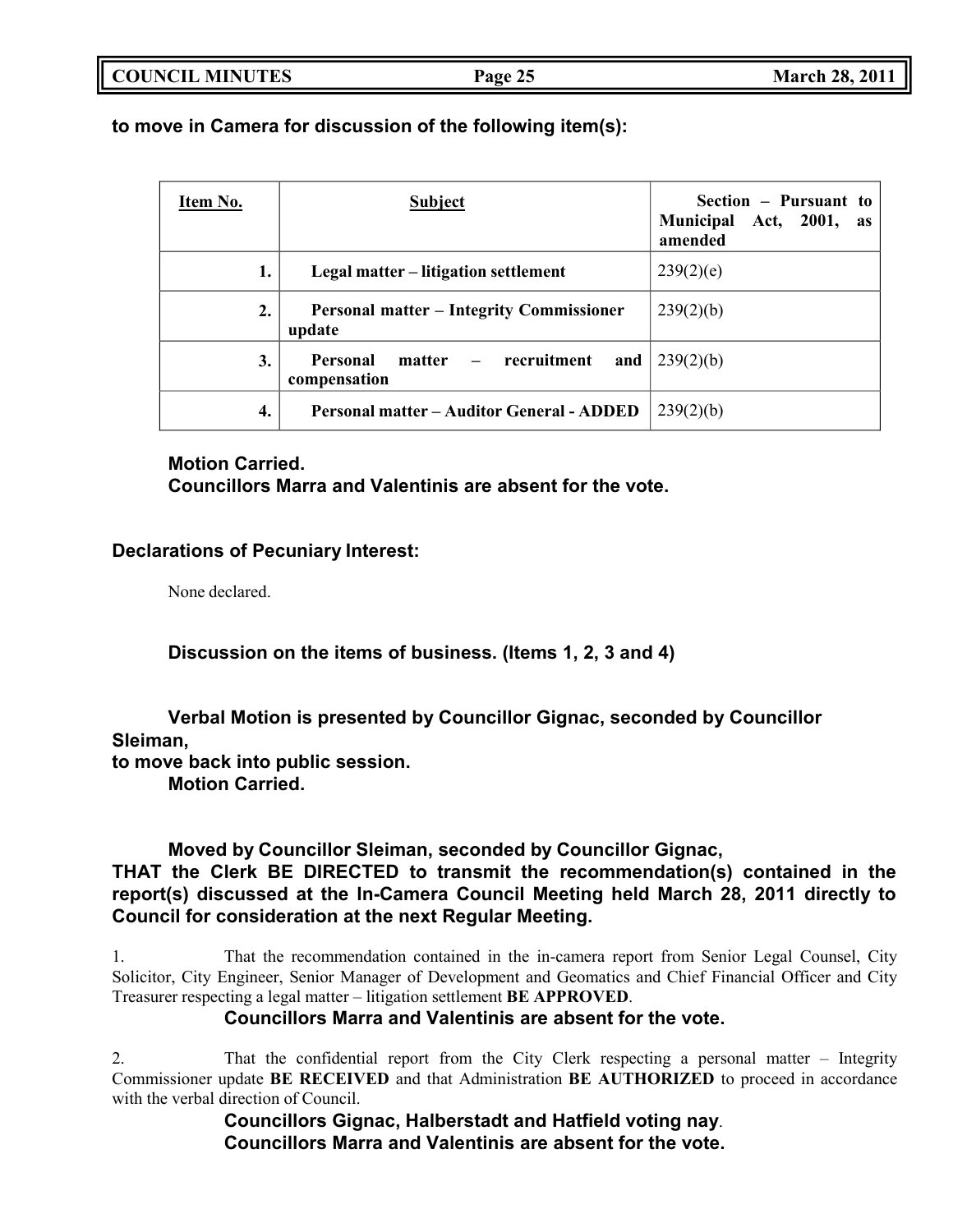| <b>COUNCIL MINUTES</b> |  |  |
|------------------------|--|--|
|------------------------|--|--|

3. That the recommendation contained in the confidential report from the Executive Director of Human Resources, City Clerk, City Solicitor and Chief Financial Officer and City Treasurer respecting a personal matter – recruitment and compensation **BE APPROVED**.

4(a). That recommendations 3 to 7, as amended, contained in the in camera report from the Chief Administrative Officer respecting personal matters with respect to identifiable individuals **BE APPROVED** and that Administration **BE DIRECTED** to carry out the said recommendations.

## **Councillor Halberstadt voting nay.**

4(b). That recommendations 8 to 10 contained in the in camera report from the Chief Administrative Officer respecting personal matters with respect to identifiable individuals **BE APPROVED** and that Administration **BE DIRECTED** to carry out the said recommendations.

### **Councillors Halberstadt, Jones and Hatfield voting nay.**

4(c). That recommendation 11 contained in the in camera report from the Chief Administrative Officer respecting personal matters with respect to identifiable individuals **BE APPROVED** and that Administration **BE DIRECTED** to carry out the said recommendation.

## **Councillor Halberstadt voting nay.**

4(d). That recommendation 12 contained in the in camera report from the Chief Administrative Officer respecting personal matters with respect to identifiable individuals **BE APPROVED** and that Administration **BE DIRECTED** to carry out the said recommendation.

## **Councillor Halberstadt voting nay.**

## **Motion Carried.**

**Moved by Councillor Jones, seconded by Councillor Dilkens, That the special meeting of council held March 28, 2011 BE ADJOURNED. (Time: 5:39 p.m.) Motion Carried.**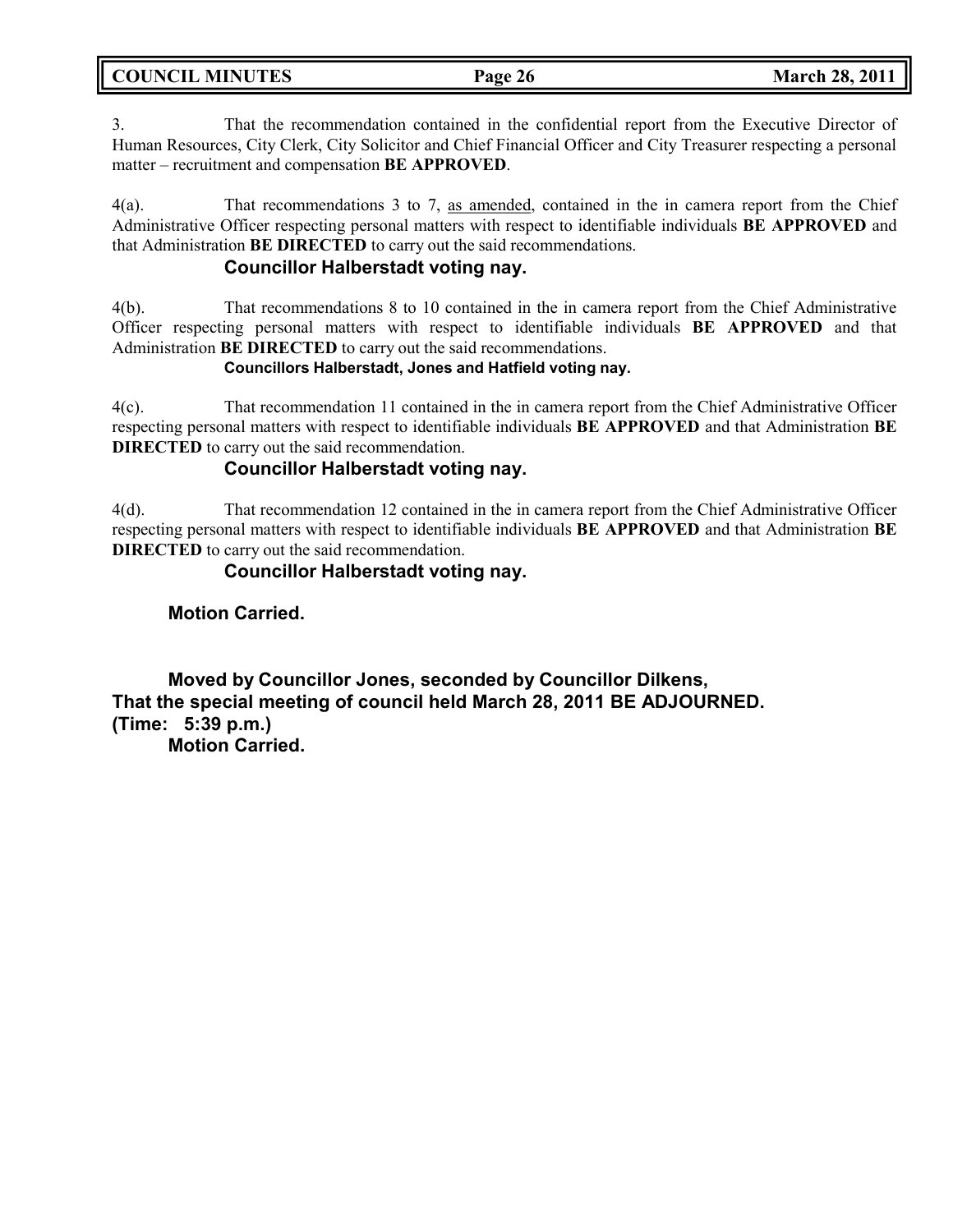**COUNCIL MINUTES Page 27 March 28, 2011**

**DEFERRED** to the April 4, 2011 meeting of Council to allow for a meeting with interested stakeholders to coordinate their approach for a WECAER (Windsor Essex Community Awareness and Emergency Response) organization as ADOPTED by Council at its meeting held March 28, 2011 [**M79-2011**] SV

February 28, 2011

#### **REPORT NO. 53**

of the

#### **WINDSOR-ESSEX COUNTY ENVIRONMENT COMMITTEE (WECEC)**

of its meeting held February 3, 2011 Conference Room, Windsor Airport

| <b>Present:</b> | Charlie Wright, Deputy Mayor Town of Leamington |
|-----------------|-------------------------------------------------|
|                 | Tamara Stomp, Deputy Mayor Town of Kingsville   |
|                 | Frank Butler                                    |
|                 | Matthew Child                                   |
|                 | Derek Coronado                                  |
|                 | Rick Coronado                                   |
|                 | Paul Henshaw                                    |
|                 | David Diemer                                    |
|                 | <b>Phil Roberts</b>                             |
|                 | Dean Clevett                                    |
|                 |                                                 |

#### **Your Committee submits the following recommendation**:

Moved by D. Clevett, seconded by R. Coronado

That support **BE GIVEN** from City and County Councils to the Transportation Sub-Committee recommending the creation of Windsor Essex Community Awareness and Emergency Response (WE CAER) organization in conjunction with CRTI project.

*NOTE:* The Report of the Transportation Subcommittee Power Point presentation dated January 26, 2011 is *attached* as Appendix "D".

COMMITTEE COORDINATOR

**CHAIRPERSON**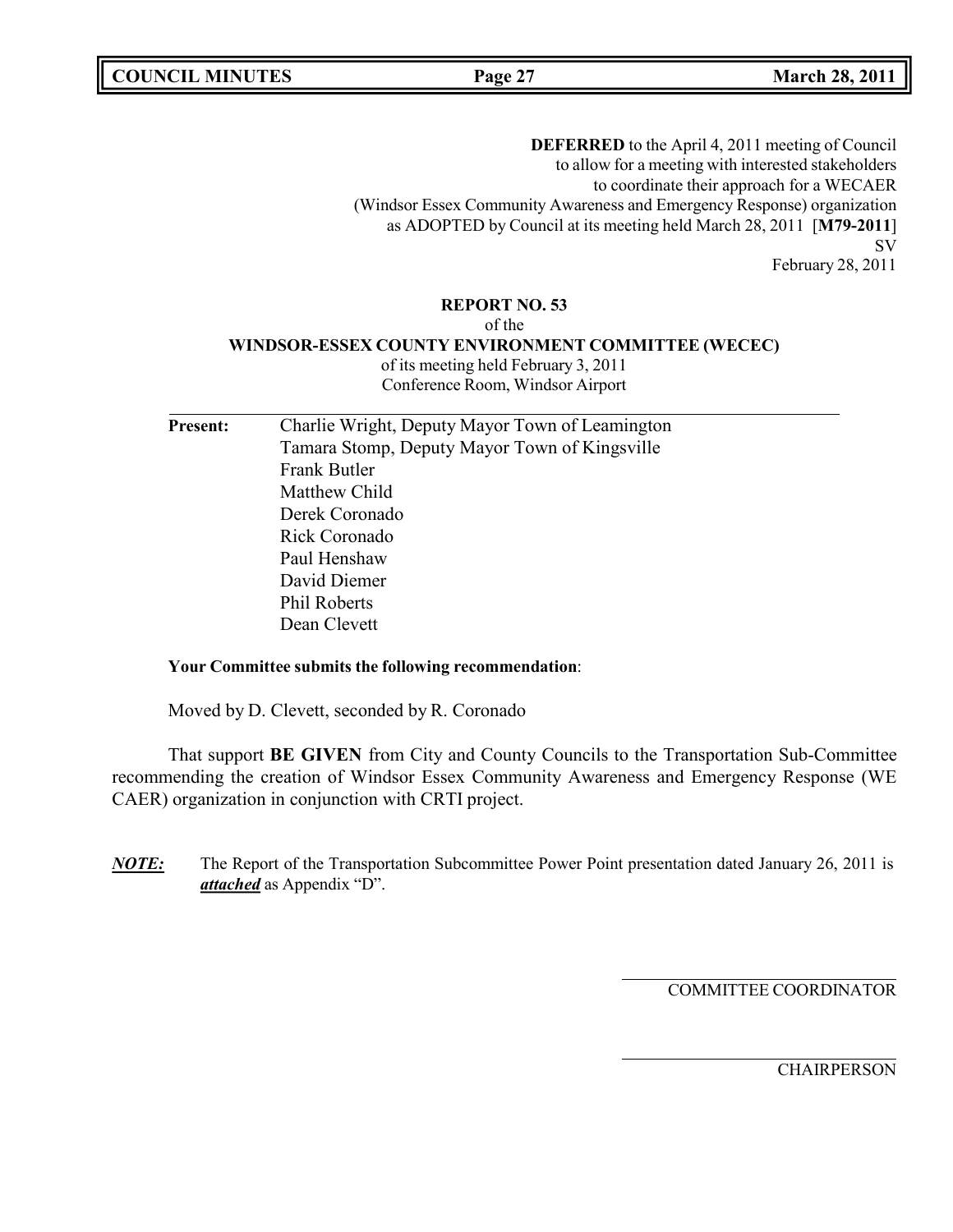**COUNCIL MINUTES Page 28 March 28, 2011**

**BE DEFERRED** to the April 25, 2011 meeting peremptory as ADOPTED by Council at its meeting held March 28, 2011 [**M80-2011**] **KK/** Windsor, Ontario January 10, 2011

# **REPORT NO. 139** of the **WINDSOR LICENSING COMMISSION**

at its meeting held November 16, 2010

**Councillor Ron Jones, Chair** Councillor Alan Halberstadt Councillor Caroline Postma Jack Fathers

The Windsor Licensing Commission submits the following recommendation:

That the new Body Rub Parlour By-law BE FORWARDED to City Council for consideration and approval.

*NOTE:* The report of the Supervisor of Licensing/Deputy Licence Commissioner dated October 6, 2010 entitled "Body Rub Parlour By-law" is *attached.*

**CHAIRPERSON**

**SECRETARY**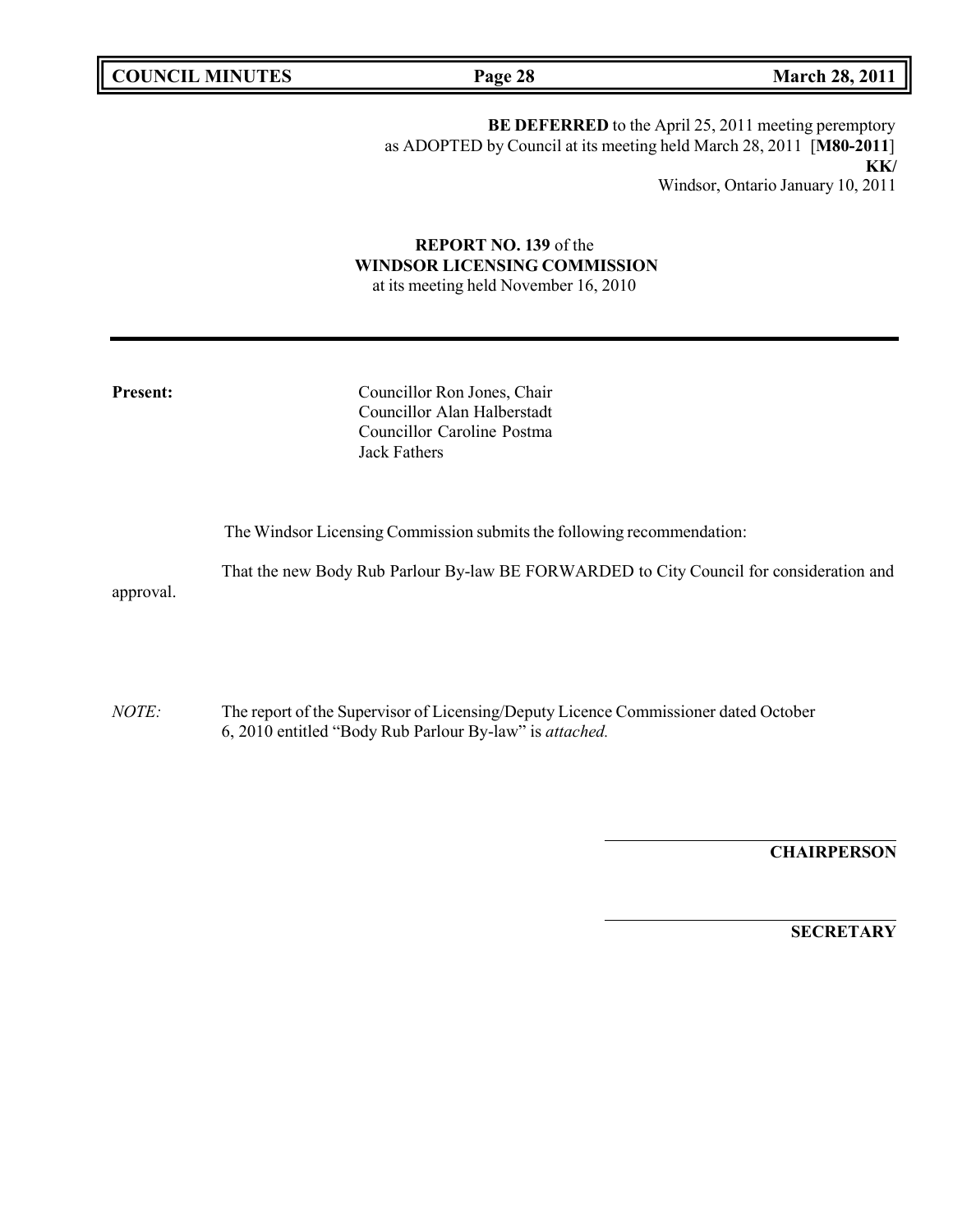|  | <b>COUNCIL MINUTES</b> |
|--|------------------------|
|--|------------------------|

**ADOPTED** by Council at its meeting held March 28, 2011 [**M82-2011**] SV February 28, 2011

#### **REPORT NO. 50**

of the

**WINDSOR-ESSEX COUNTY ENVIRONMENT COMMITTEE (WECEC)**

of its meeting held January 6, 2011 Conference Room, Windsor Airport

Present: Councillor Alan Halberstadt Tamara Stomp Deputy Mayor Town of Kingsville Charlie Wright Deputy Mayor Town of Leamington Pauline Cheslock Mark Bartlet Matthew Child Troy Brian Dean Clevett Derek Coronado Rick Coronado David Diemer Phil Roberts John Miller

Your Committee submits the following recommendation:

Moved by P. Roberts, seconded by P. Cheslock

That Air Quality Motion **BE ENDORSED** *attached* as Appendix "C".

*NOTE:* The report of the Air Quality Sub-Committee is *attached.*

COMMITTEE COORDINATOR

**CHAIRPERSON**